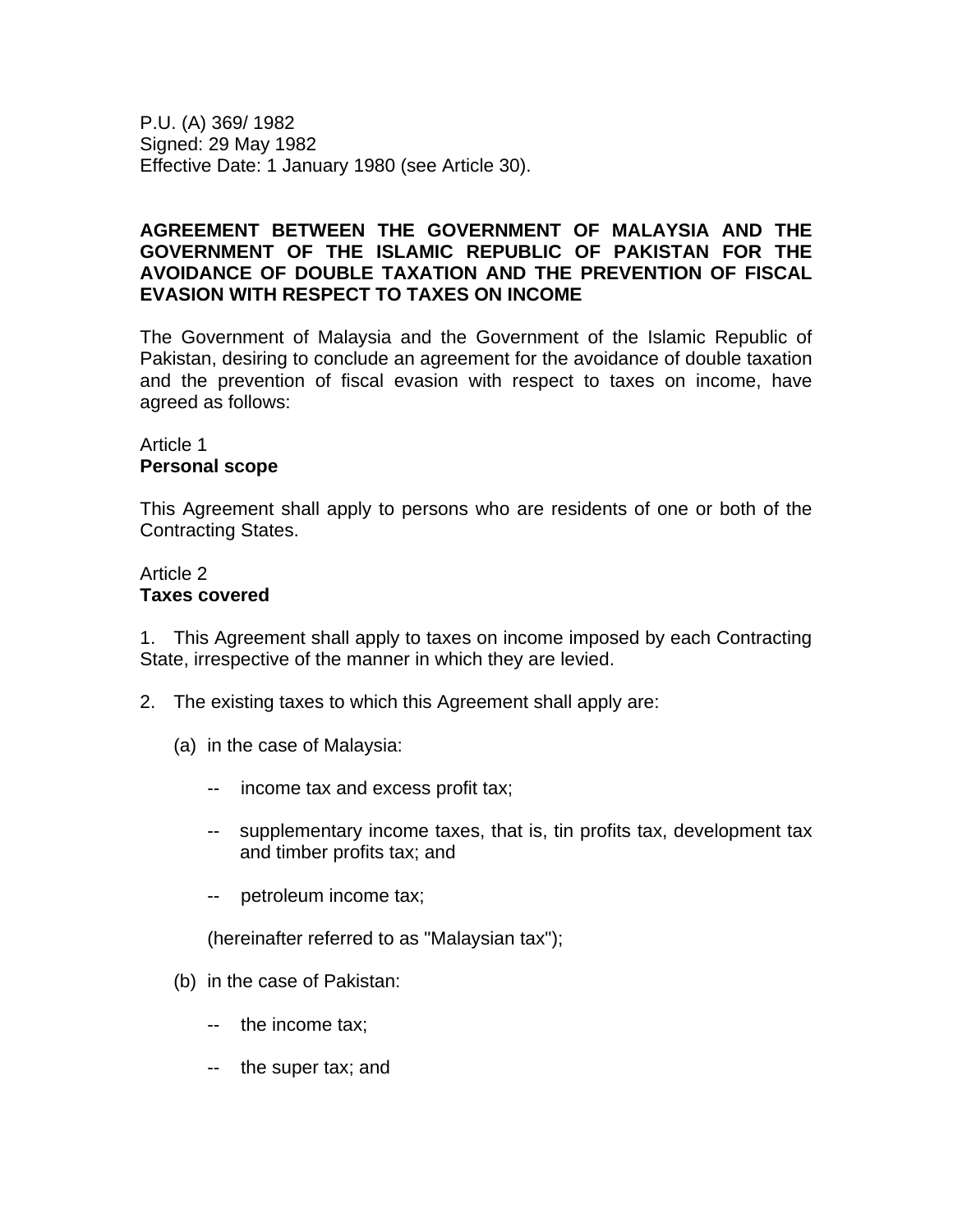-- surcharge;

(hereinafter referred to as "Pakistan tax").

3. The Agreement shall also apply to any identical or substantially similar taxes which are imposed after the date of signature of this Agreement in addition to, or in place of, the existing taxes by either Contracting State. The competent authorities of the Contracting States shall notify to each other any significant changes which have been made in their respective taxation laws.

### Article 3 **Definitions**

- 1. In this Agreement, unless the context otherwise requires:
	- (a) the term "Malaysia" means the Federation of Malaysia and includes any area adjacent to the territorial waters of Malaysia which, in accordance with international law, has been or may hereafter be designated under the laws of Malaysia as an area within which the rights of Malaysia with respect to the sea bed and sub-soil and their natural resources may be exercised;
	- (b) the term "Pakistan" means Pakistan as defined in the Constitution of the Islamic Republic of Pakistan and includes any area outside the territorial waters of Pakistan which under the laws of Pakistan is an area within which the rights of Pakistan with respect to the sea bed and sub-soil and their natural resources may be exercised;
	- (c) the terms "a Contracting State" and "the other Contracting State" mean Malaysia or Pakistan as the context requires;
	- (d) the term "person" includes an individual, a company and any other body of persons which is treated as a person for tax purposes;
	- (e) the term "company" means any body corporate or any entity which is treated as a body corporate for tax purposes;
	- (f) the term "tax" means Malaysian tax or Pakistan tax, as the context requires;
	- (g) the terms "enterprise of a Contracting State" and "enterprise of the other Contracting State" mean respectively an enterprise carried on by a resident of a Contracting State and an enterprise carried on by a resident of the other Contracting State;
	- (h) the term "national" means: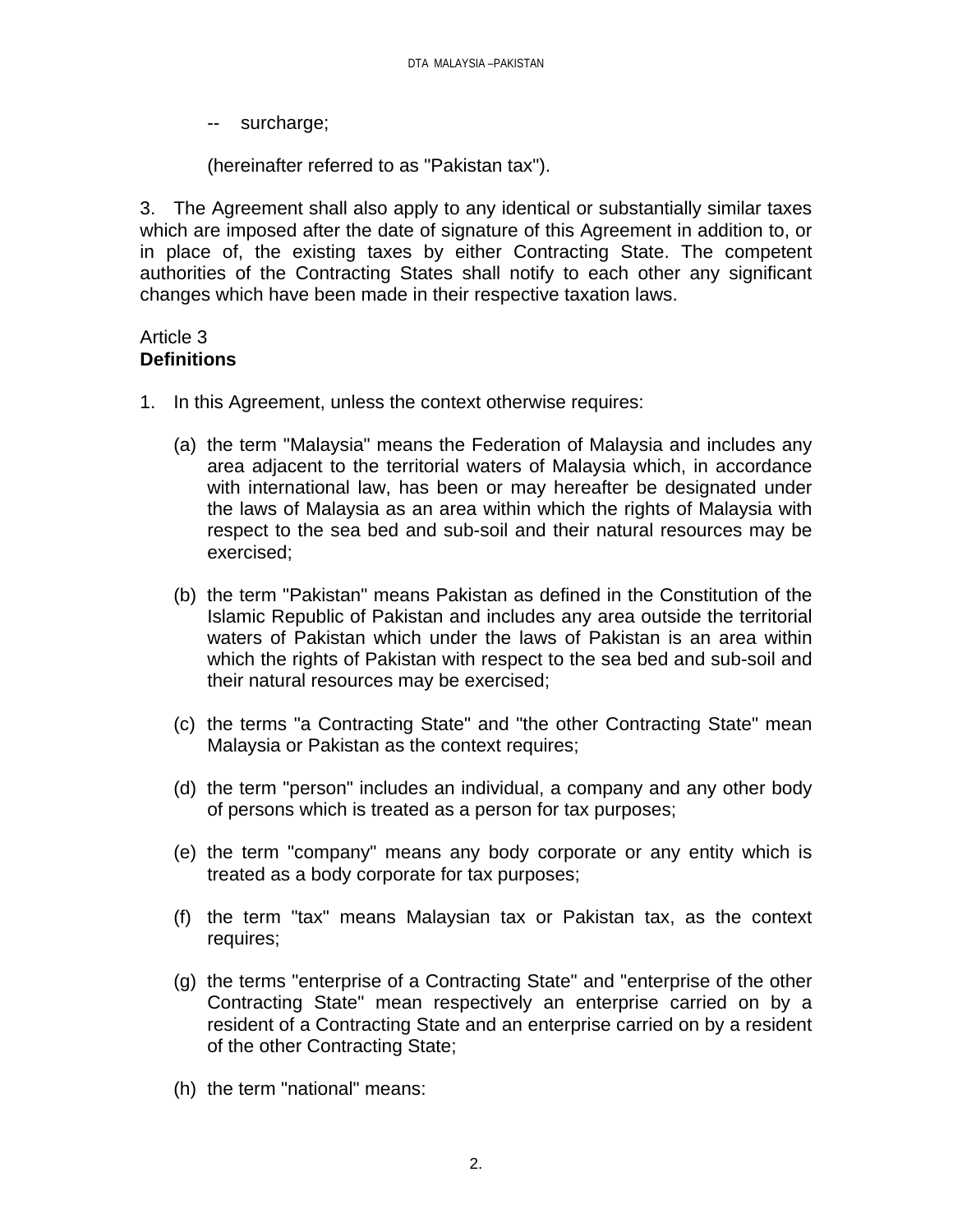- (i) any individual possessing the nationality or citizenship of a Contracting State;
- (ii) any legal person, partnership, association and any other entity deriving its status as such from the law in force in a Contracting State;
- (i) the term "competent authority" means:
	- -- in Malaysia, the Minister of finance or his authorised representative;
	- -- in Pakistan, the Central Board of Revenue;
- (j) the term "international traffic" means any transport by a ship or aircraft operated by an enterprise of a Contracting State, except when the ship or aircraft is operated solely between places in the other Contracting State.

2. As regards the application of this Agreement by a Contracting State, any term not otherwise defined shall, unless the context otherwise requires, have the meaning which it has under the laws of that State relating to the taxes which are the subject of this Agreement.

### Article 4 **Residence**

1. For the purposes of this Agreement, a person is a resident of a Contracting State:

- (a) in the case of Malaysia, if the person is resident in Malaysia for the purposes of Malaysian tax; and
- (b) in the case of Pakistan, if the person is a resident of Pakistan for the purposes of Pakistan tax.

2. Where by reason of the provisions of paragraph 1 an individual is a resident of both Contracting States, his status shall be determined in accordance with the following rules:

(a) he shall be deemed to be a resident of the Contracting State in which he has a permanent home available to him. If he has a permanent home available to him in both Contracting States, he shall be deemed to be a resident of the Contracting State with which his personal and economic relations are closer (centre of vital interests);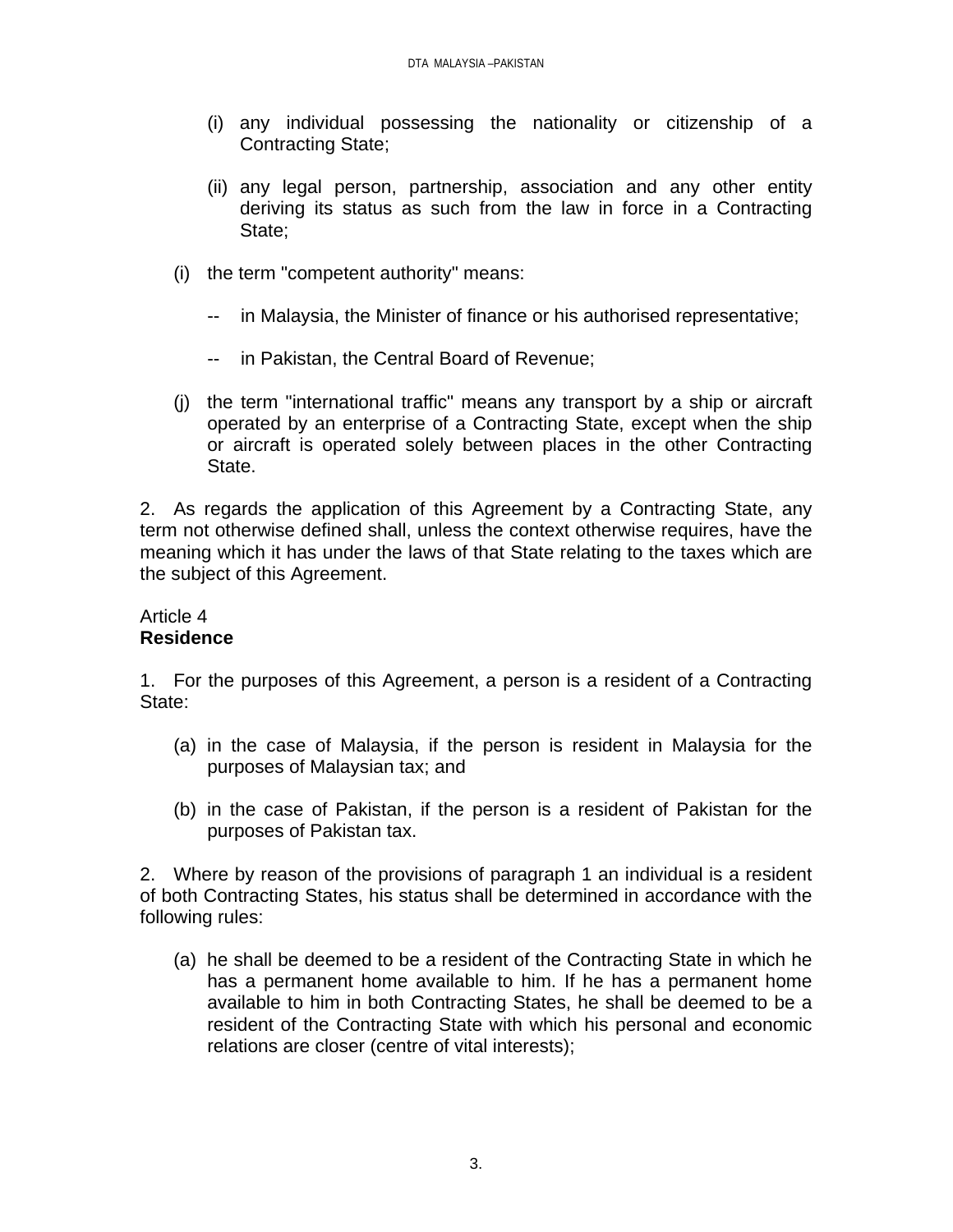- (b) if the Contracting State in which he has his centre of vital interests cannot be determined, or if he has not a permanent home available to him in either Contracting State, he shall be deemed to be a resident of the Contracting State in which he has an habitual abode;
- (c) if he has an habitual abode in both Contracting States or in neither of them, he shall be deemed to be a resident of the Contracting State of which he is a national;
- (d) if he is a national of both Contracting States or of neither of them, the competent authorities of the Contracting States shall settle the question by mutual agreement.

3. Where by reason of the provisions of paragraph 1 a person other than an individual is a resident of both Contracting States, the competent authorities of the Contracting States shall by mutual agreement endeavour to settle the question and to determine the mode of application of this Agreement to such person.

# Article 5 **Permanent establishment**

1. For the purposes of this Agreement, the term "permanent establishment" means a fixed place of business in which the business of the enterprise is wholly or partly carried on.

- 2. The term "permanent establishment" shall include especially:
	- (a) a place of management;
	- (b) a branch;
	- (c) an office;
	- (d) a factory;
	- (e) a workshop;
	- (f) a warehouse;
	- (g) a mine, oil or gas well, quarry or other place of extraction of natural resources;
	- (h) a farm or plantation;
	- (i) a place of extraction of timber or forest produce;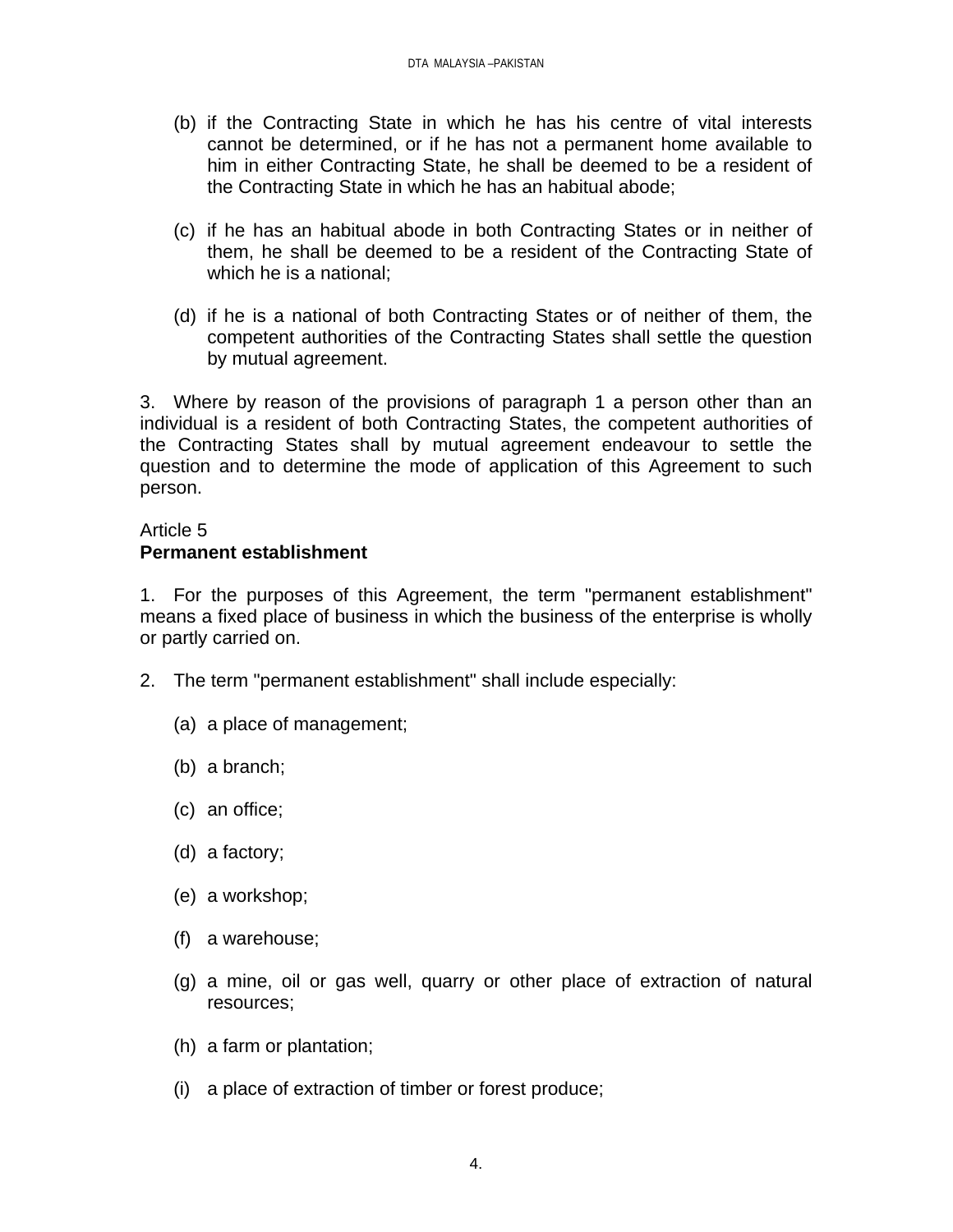- (j) a building site or construction or assembly project which exists for a period of more than 6 months.
- 3. The term "permanent establishment" shall not be deemed to include:
	- (a) the use of facilities solely for the purpose of storage or the maintenance of a stock of goods or merchandise, whether in a warehouse or not, solely for the convenience of delivery of the goods or merchandise belonging to the enterprise, unless paragraph 5 applies;
	- (b) the maintenance of a stock of goods or merchandise belonging to the enterprise solely for the purpose of storage or display;
	- (c) the maintenance of a stock of goods or merchandise belonging to the enterprise solely for the purpose of processing by another enterprise;
	- (d) the maintenance of a fixed place of business solely for the purpose of purchasing goods or merchandise, or for collecting information, for the enterprise;
	- (e) the maintenance of a fixed place of business solely for the purpose of advertising, for the supply of information, for scientific research or for similar activities which have a preparatory or auxiliary character, for the enterprise.

4. An enterprise of a Contracting State shall be deemed to have a permanent establishment in the other Contracting State if:

- (a) it carries on supervisory activities in that other State for a period of more than 6 months in connection with the construction, installation or assembly project which is being undertaken in that other State; or
- (b) it furnishes services (including consultancy services) in that other State where the activities in connection with a project continue for a period of more than 6 months; or
- (c) substantial equipment (other than that used for activities referred to in paragraph 2(j)) is in the other State being used or installed by, for or under contract with, the enterprise.

5. A person acting in a Contracting State on behalf of an enterprise of the other Contracting State (other than an agent of an independent status to whom paragraph 6 applies) shall be deemed to be a permanent establishment in the first-mentioned State, if: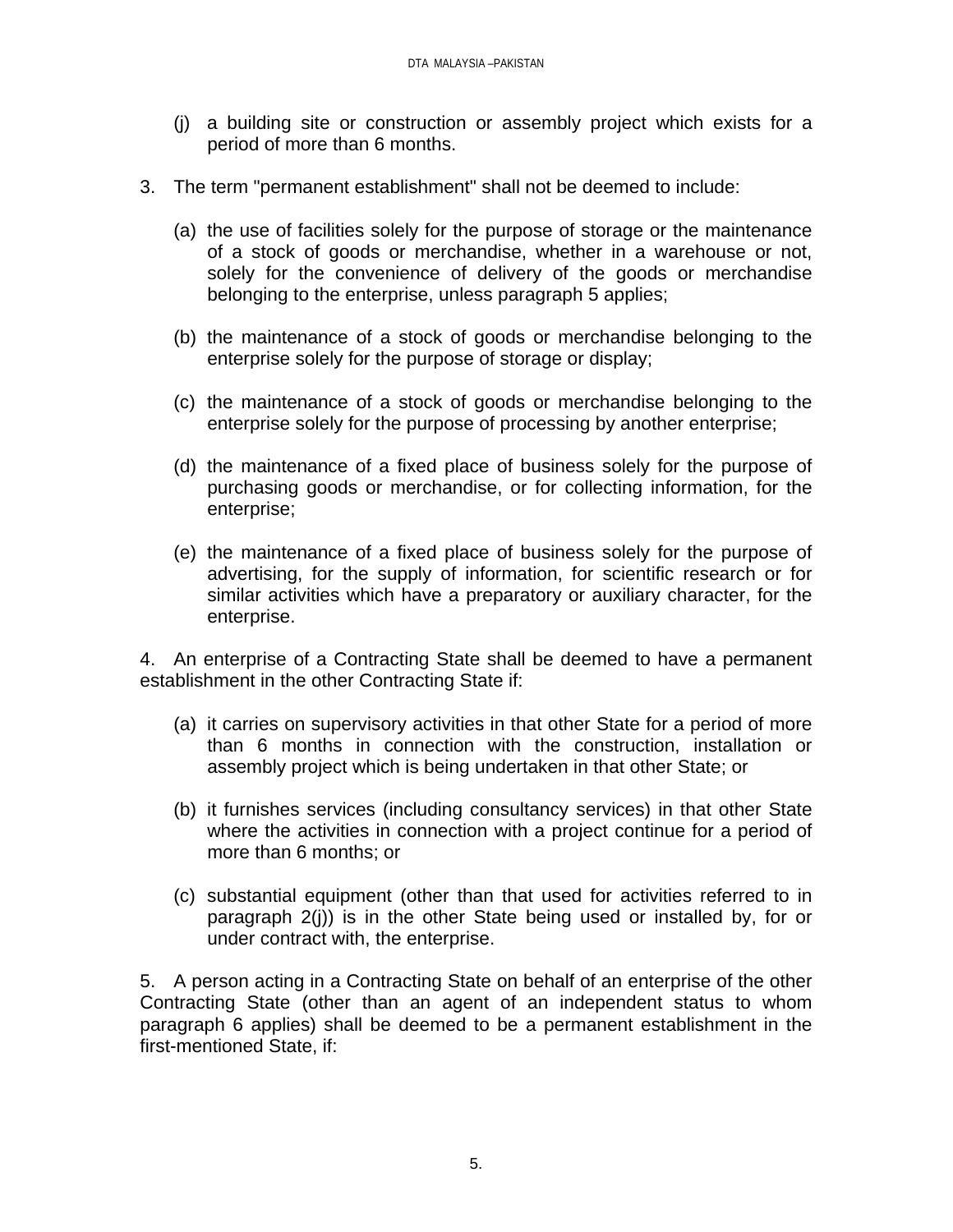- (a) he has and habitually exercises in the first-mentioned State an authority to conclude contracts in the name of the enterprise, unless his activities are limited to the purchase of goods or merchandise for the enterprise; or
- (b) he has no such authority, but maintains in the first-mentioned State a stock of goods or merchandise from which he regularly fills orders on behalf of the enterprise.

6. An enterprise of a Contracting State shall not be deemed to have a permanent establishment in the other Contracting State merely because it carries on business in that other State through a broker, general commission agent or any other agent of an independent status, where such persons are acting in the ordinary course of business, except where such an agent carries on business wholly or almost wholly for that enterprise itself or for that enterprise and other enterprises which are controlled by it or have a controlling interest in it.

7. The fact that a company which is a resident of a Contracting State controls or is controlled by a company which is a resident of the other Contracting State, or which carries on business in that other State (whether through a permanent establishment or otherwise), shall not of itself constitute either company a permanent establishment of the other.

## Article 6 **Income from immovable property**

1. Income derived by a resident of a Contracting State from immovable property situated in the other Contracting State may be taxed in that other State.

2. The term "immovable property" shall have the meaning which it has under the law of the Contracting State in which the property is situated. The term shall in any case include property accessory to immovable property, livestock and equipment used in agriculture and forestry, rights to which the provisions of general law respecting landed property apply, usufruct of immovable property and rights to variable or fixed payments as consideration for the working of, or the right to work, mineral deposits, oil or gas wells, quarries and other places of extraction of natural resources or of timber or other forest produce. Ships, boats and aircraft shall not be regarded as immovable property.

3. The provisions of paragraph 1 shall apply to income derived from the direct use, letting or use in any other form of immovable property.

4. The provisions of paragraphs 1 and 3 shall also apply to the income from immovable property of an enterprise and to income from immovable property used for the performance of independent professional services.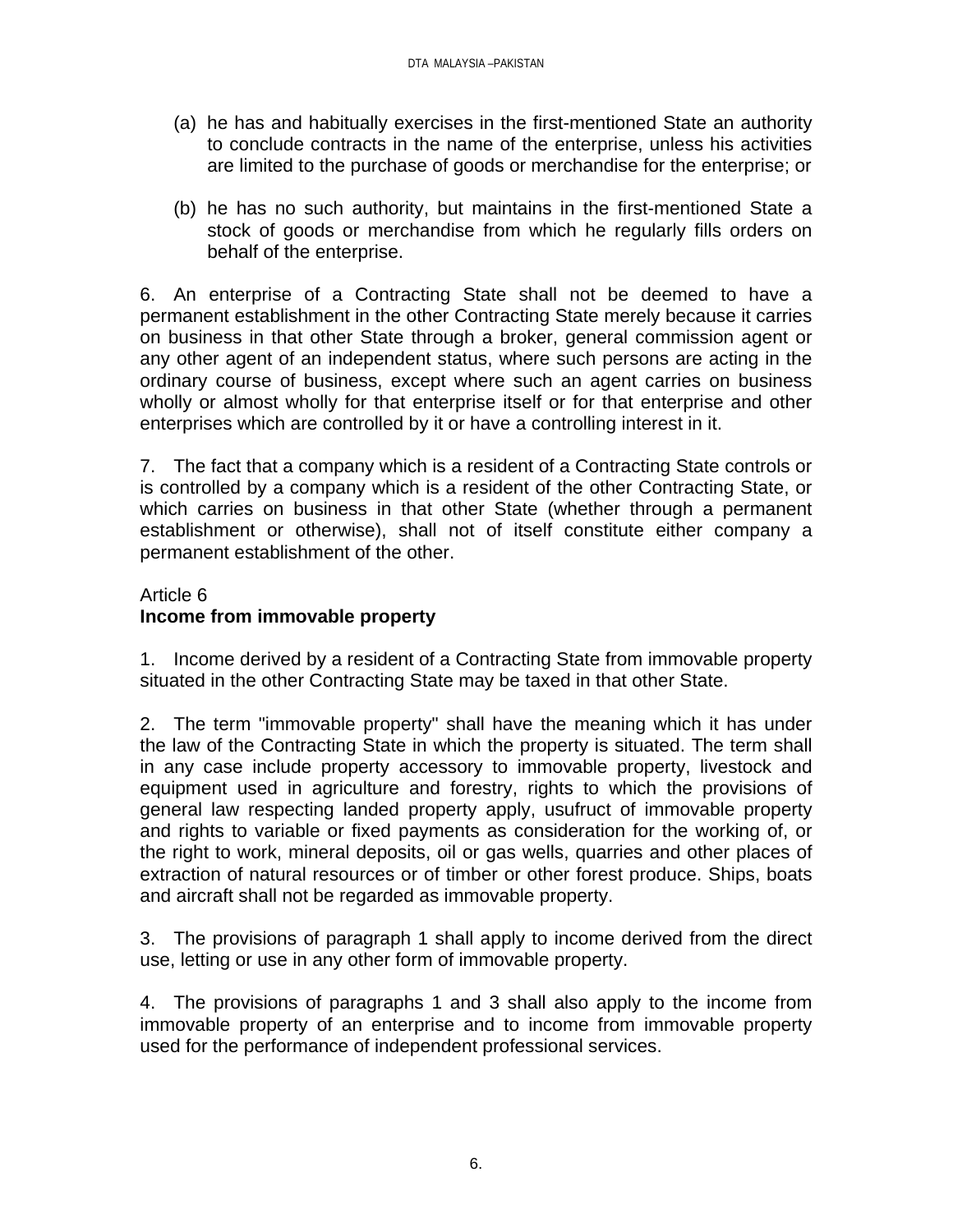#### Article 7 **Business income or profits**

1. The profits of an enterprise of a Contracting State shall be taxable only in that State unless the enterprise carries on business in the other Contracting State through a permanent establishment situated therein. If the enterprise carries on business as aforesaid, the profits of the enterprise may be taxed in the other State but only so much of them as is attributable to:

- (a) that permanent establishment; or
- (b) sales within that other State of goods or merchandise of the same or similar kind as those sold, or from other business activities of the same or similar kind as those affected, through that permanent establishment.

2. Subject to the provisions of paragraph 3, where an enterprise of a Contracting State carries on business in the other Contracting State through a permanent establishment situated therein, there shall in each Contracting State be attributed to that permanent establishment the income or profits which it might be expected to make if it were a distinct and separate enterprise engaged in the same or similar activities under the same or similar conditions and dealing wholly independently with the enterprise of which it is a permanent establishment.

3. In the determination of the income or profits of a permanent establishment, there shall be allowed as deductions all expenses, including executive and general administrative expenses, which would be deductible if the permanent establishment were an independent enterprise, in so far as they are reasonably allocable to the permanent establishment, whether incurred in the State in which the permanent establishment is situated or elsewhere.

4. In so far as it has been customary in a Contracting State to determine the income or profits to be attributed to a permanent establishment on the basis of an apportionment of the total income or profits of the enterprise to its various parts, nothing in paragraph 2 or paragraph 3 of this Article shall preclude such Contracting State from determining the income or profits to be taxed by such apportionment as may be customary; the method of apportionment adopted shall, however, be such that the result shall be in accordance with the principles laid down in this Article.

5. No income or profits shall be attributed to a permanent establishment by reason of the mere purchase by that permanent establishment of goods or merchandise for the enterprise.

6. For the purposes of the preceding paragraphs, the income or profits to be attributed to the permanent establishment shall be determined by the same method year by year unless there is good and sufficient reason to the contrary.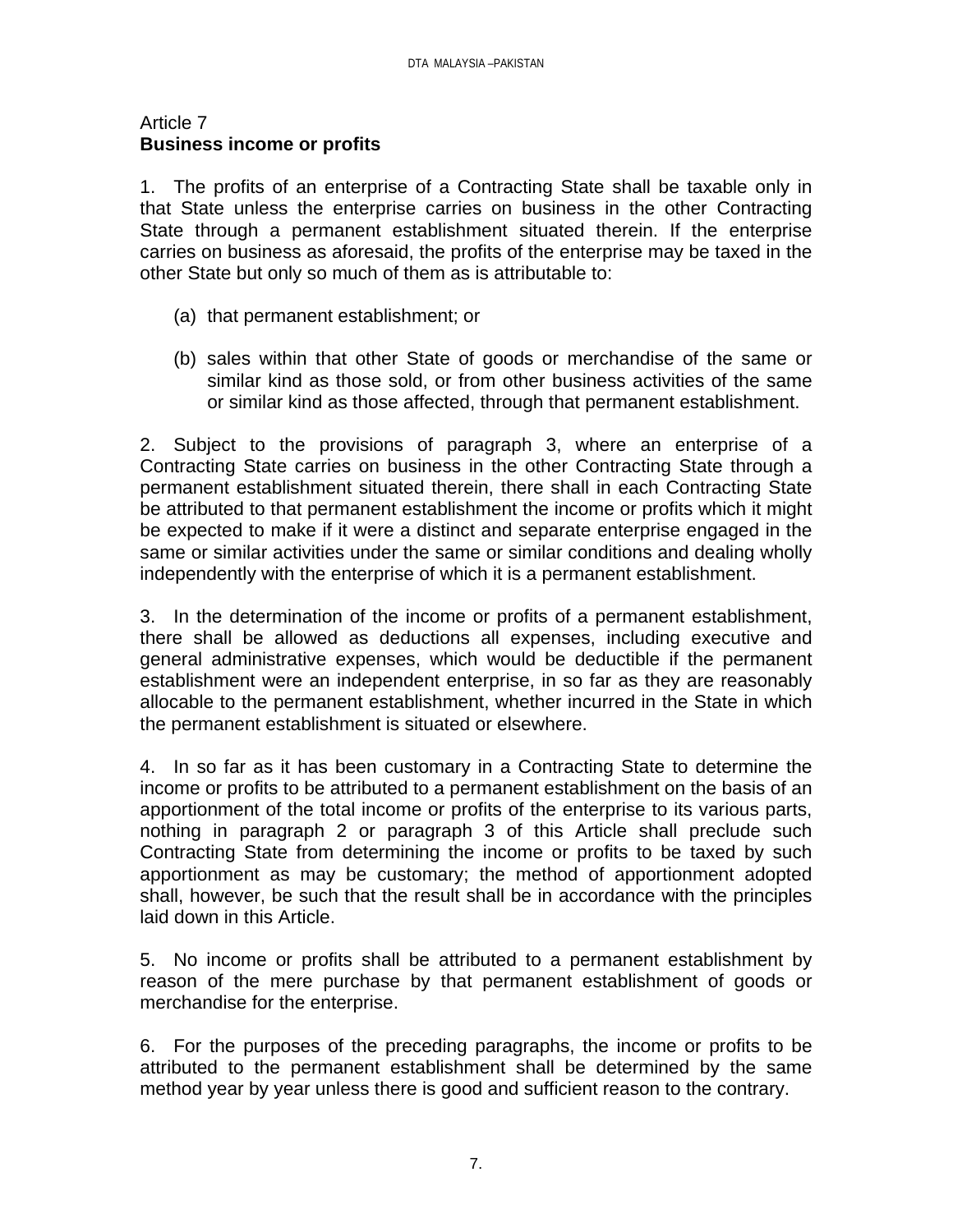7. Where income or profits include items of income or profits which are dealt with separately in other Articles of this Agreement, the provisions of those Articles shall not be affected by the provisions of this Article.

## Article 8 **Shipping and air transport**

1. Profits derived by an enterprise of a Contracting State from the operation of ships or aircraft in international traffic shall be taxable only in that State.

2. Notwithstanding the provisions of paragraph 1 of Article 7, profits derived from the operation of ships or aircraft solely between places in a Contracting State may be taxed in that State.

3. The provisions of paragraphs 1 and 2 shall also apply to profits derived by an enterprise of a Contracting State from its participation in a pool, a joint business or in an international operating agency.

## Article 9 **Associated enterprises**

- 1. Where:
	- (a) an enterprise of a Contracting State participates directly or indirectly in the management, control or capital of an enterprise of the other Contracting State, or
	- (b) the same persons participate directly or indirectly in the management, control or capital of an enterprise of a Contracting State and an enterprise of the other Contracting State,

and in either case conditions are made or imposed between the two enterprises in their commercial or financial relations which differ from those which would be made between independent enterprises, then any profits which would, but for those conditions, have accrued to one of the enterprises, but, by reason of those conditions, have not so accrued, may be included in the profits of that enterprise and taxed accordingly.

### Article 10 **Dividends**

1. Dividends paid by a company which is a resident of a Contracting State to a resident of the other Contracting State may be taxed in that other State.

2. Dividends paid by a company which is a resident of Pakistan to a resident of Malaysia may be taxed in Pakistan according to the laws of Pakistan, but if the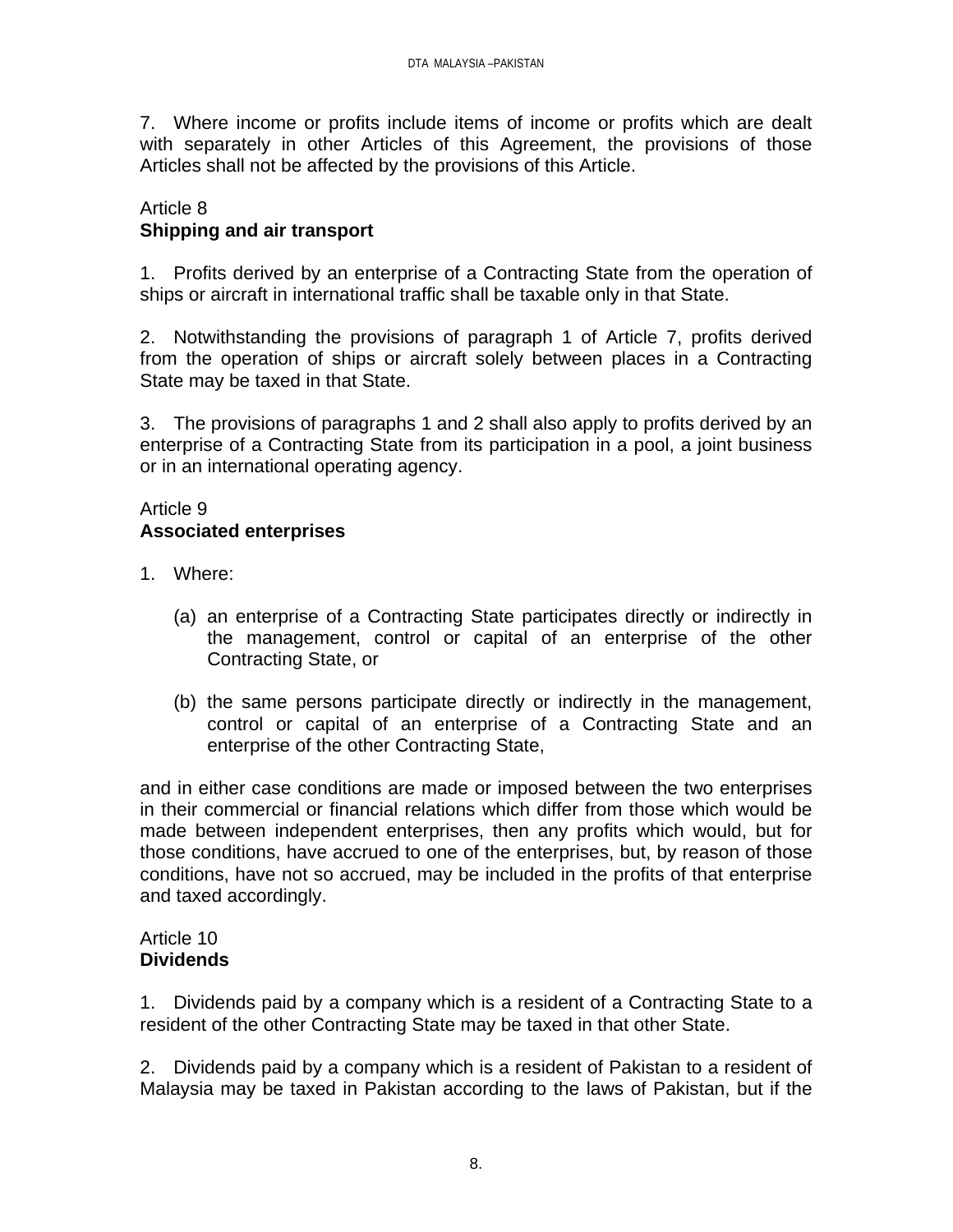recipient company is the beneficial owner of the dividends the tax so charged shall not exceed:

- (a) 15% of the gross amount of the dividends, if the recipient company holds directly at least 20% of the capital of the company paying the dividends and the latter company is engaged in an industrial undertaking;
- (b) 20% of the gross amount of the dividends in all other cases.

3. Dividends paid by a company resident in Malaysia to a resident of Pakistan who is subject to Pakistan tax in respect thereof shall be exempt from any tax in Malaysia which is chargeable on dividends in addition to the tax chargeable in respect of the income of the company:

Provided that nothing in this paragraph shall affect the provisions of the Malaysian law under which the tax in respect of a dividend paid by a company resident in Malaysia from which Malaysian tax has been, or has been deemed to be, deducted may be adjusted by reference to the rate of tax appropriate to the Malaysian year of assessment immediately following that in which the dividend was paid.

- 4. (a) The term "dividends" as used in this Article means income from shares or rights not being debt-claims, participating in profits or income, as well as income from other corporate rights assimilated to income from shares by the taxation laws of the Contracting State of which the company making the distribution is a resident.
	- (b) The term "industrial undertaking" as used in this Article means an undertaking engaged in -
		- (i) the manufacture of goods or materials or the subjection of goods or materials to any process which results in substantially changing their original condition;
		- (ii) ship-building; electricity, hydraulic power, gas and water supply; mining including working of an oil or gas well or the source of any mineral deposit; and
		- (iii) any other undertaking, which may be agreed to by the competent authorities to be an industrial undertaking for the purposes of this Article.

5. The provisions of paragraphs 1, 2 and 3 shall not apply if the recipient of the dividends, being a resident of a Contracting State, carries on business in the other Contracting State of which the company paying the dividends is a resident, through a permanent establishment situated therein and the holding in respect of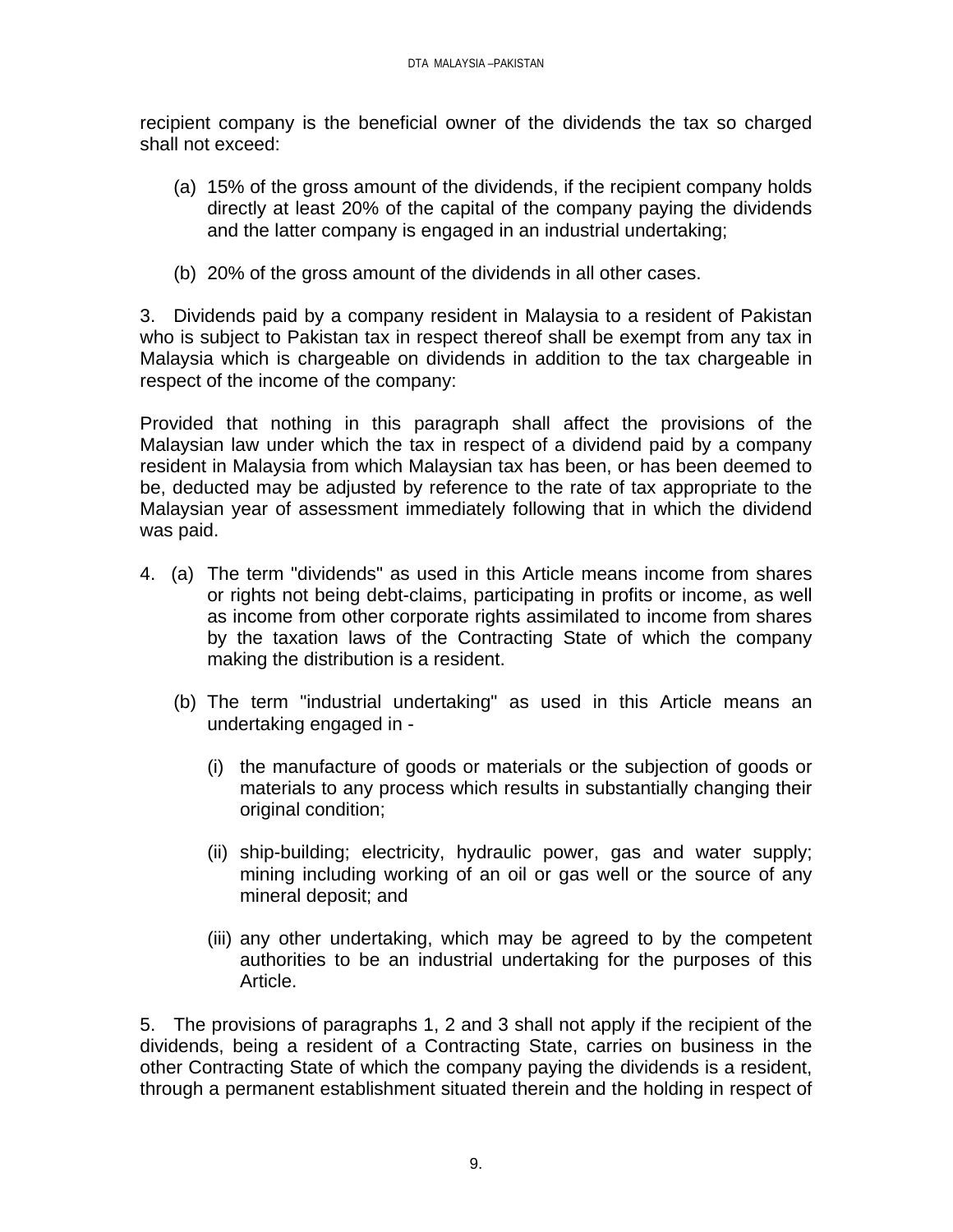which the dividends are paid is effectively connected with such permanent establishment. In such a case, the provisions of Article 7 shall apply.

6. Where a company which is a resident of a Contracting State derives income or profits from the other Contracting State, that other State may not impose any tax on the dividends paid by the company to persons who are not residents of that other State, or subject the company's undistributed profits to a tax on undistributed profits, even if the dividends paid or the undistributed profits consist wholly or partly of income or profits arising in such other State.

7. The provisions of this Article shall not affect the taxation of the company in respect of the profits out of which the dividends are paid.

### Article 11 **Interest**

1. Interest arising in a Contracting State and paid to a resident of the other Contracting State may be taxed in that other State.

2. However, such interest may also be taxed in the Contracting State in which it arises, and according to the laws of that State, but if the recipient is the beneficial owner of the interest, the tax so charged shall not exceed 15% of the gross amount.

3. Notwithstanding the provisions of paragraphs 1 and 2, interest derived from a Contracting State by a resident of the other Contracting State who is the beneficial owner thereof shall be exempt from tax in the first-mentioned State if the loan or other indebtedness in respect of which the interest is paid is either approved for the purposes of such exemption or the exemption is otherwise available under the tax laws of the first-mentioned State.

4. The Government of a Contracting State shall be exempt from tax in the other Contracting State with respect to interest derived by such Government from that other State. For the purposes of this paragraph, the term "Government" means:

(a) in the case of Malaysia, the Government of Malaysia and shall include -

- (i) the Governments of the States;
- (ii) the local authorities; the Bank Negara Malaysia; and
- (iii) such institutions, the capital of which is wholly owned by the Government of Malaysia or the Government of the States or the local authorities, as may be agreed from time to time between the two competent authorities;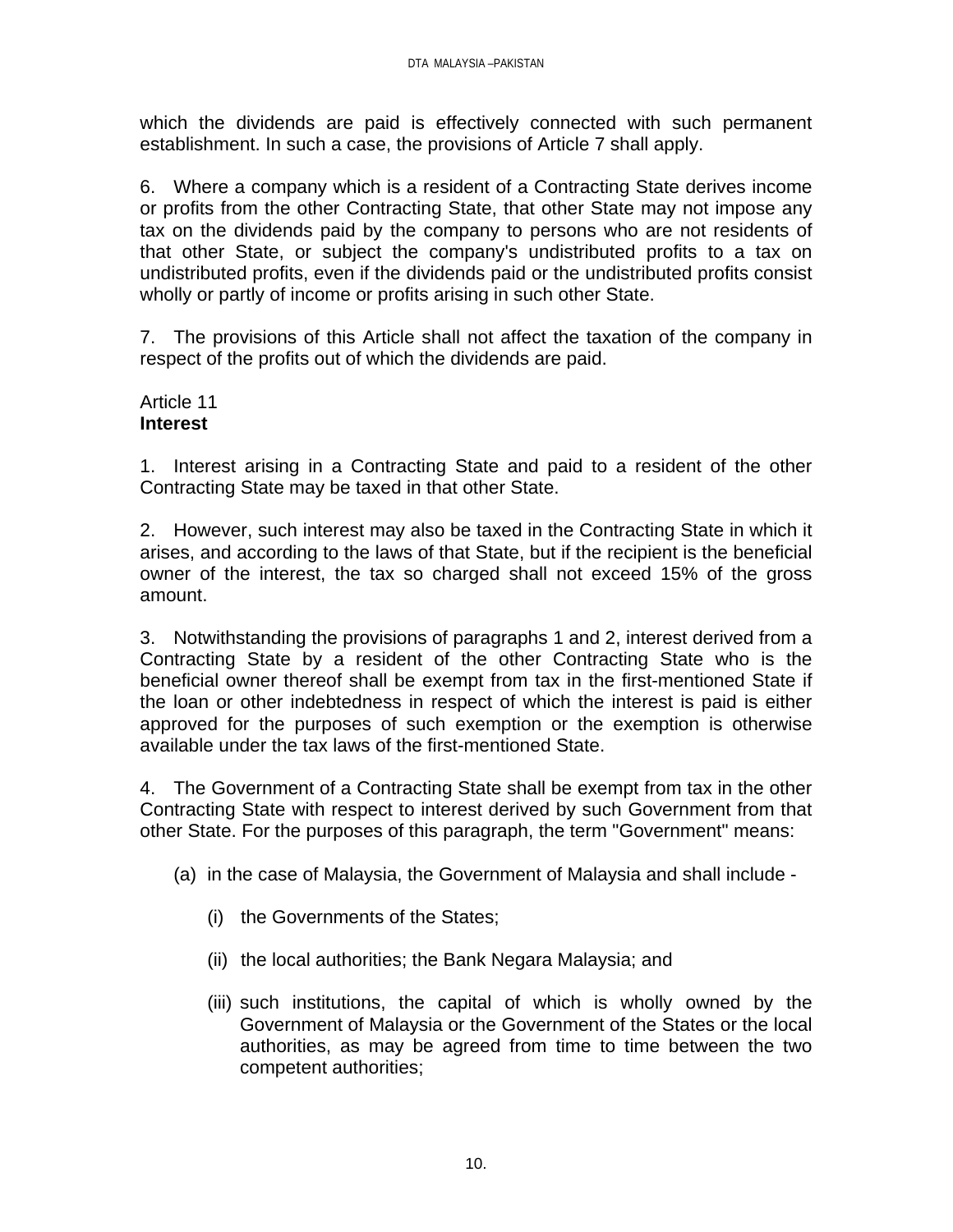- (b) in the case of Pakistan, the Government of Pakistan and shall include
	- (i) Governments of the Provinces;
	- (ii) the local authorities;
	- (iii) the State Bank of Pakistan; and such institutions, the capital of which is wholly owned by the Government of Pakistan or the Governments of the Provinces or the local authorities, as may be agreed from time to time between the two competent authorities.

5. The provisions of paragraphs 1 and 2 shall not apply if the recipient of the interest, being a resident of a Contracting State, carries on business in the other Contracting State in which the interest arises, through a permanent establishment situated therein and the debt-claim in respect of which the interest is paid is effectively connected with such permanent establishment. In such a case, the provisions of Article 7 shall apply.

6. The term "interest" as used in this Article means income from debt-claims of every kind, whether or not secured by mortgage, and whether or not carrying a right to participate in the debtor's profits, and in particular, income from government securities and income from bonds or debentures, including premiums and prizes attaching to such bonds or debentures. Penalty charges for late payment shall not be regarded as interest for the purposes of this Article.

7. Interest shall be deemed to arise in a Contracting State when the payer is that State itself, a political sub-division, a local authority or a resident of that State. Where, however, the person paying the interest, whether he is a resident of a Contracting State or not, has in a Contracting State a permanent establishment in connection with which the indebtedness on which the interest is paid was incurred, and such interest is borne by such permanent establishment, then such interest shall be deemed to arise in the State in which the permanent establishment is situated.

8. Where, by reason of a special relationship between the payer and the beneficial owner or between both of them and some other person, the amount of the interest paid, having regard to the debt-claim for which it is paid, exceeds the amount which would have been agreed upon by the payer and the beneficial owner in the absence of such relationship, the provisions of this Article shall apply only to the last-mentioned amount. In such a case, the excess part of the payments shall be taxed according to the laws of each Contracting State, due regard being had to the other provisions of this Agreement.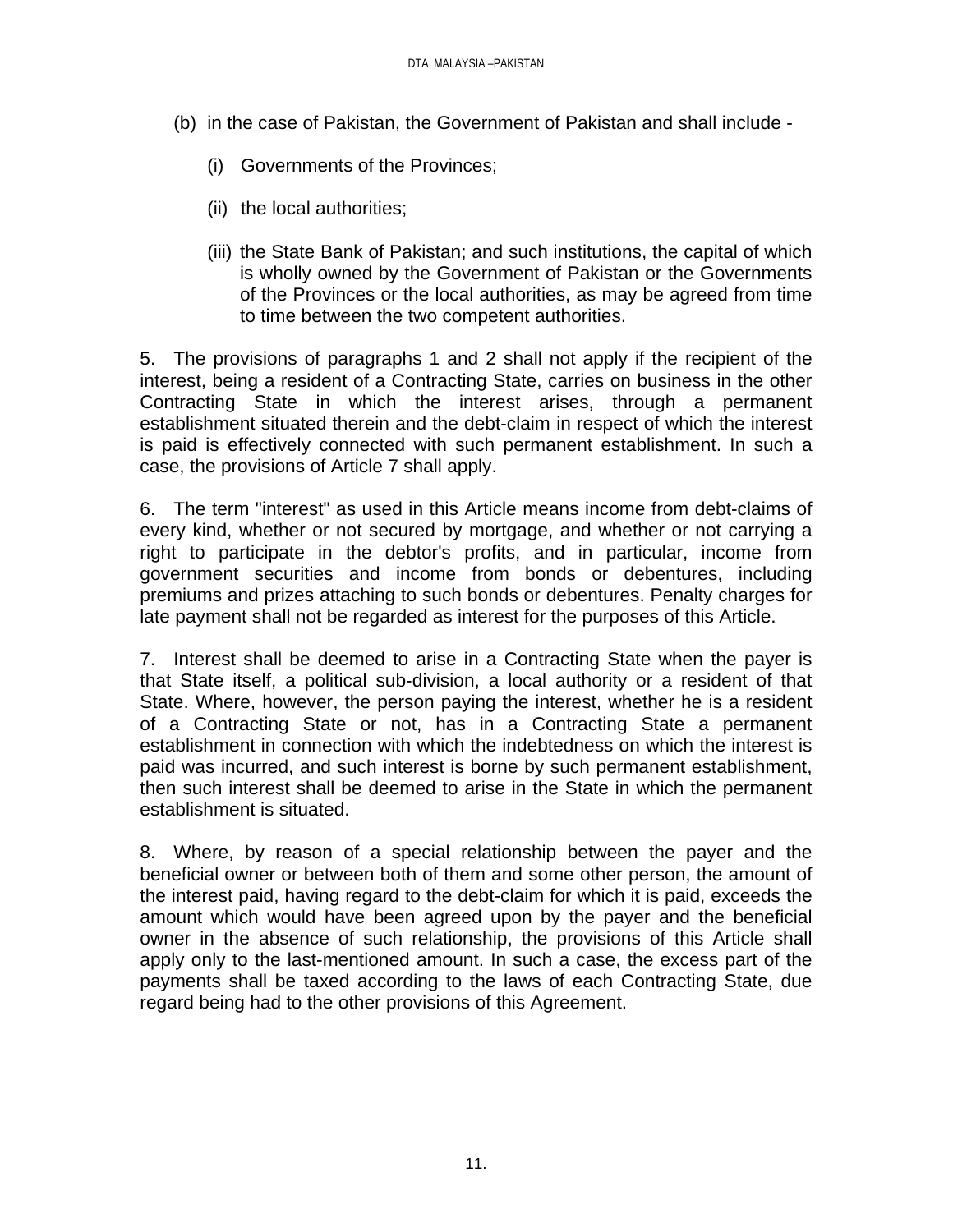### Article 12 **Royalties**

1. Royalties arising in a Contracting State and paid to a resident of the other Contracting State may be taxed in that other State.

2. However, such royalties may be taxed in the Contracting State in which they arise, and according to the laws of that State, but if the recipient is the beneficial owner of the royalties, the tax so charged shall not exceed 15% of the gross amount of the royalties.

3. Notwithstanding the provisions of paragraph 2, approved industrial royalties derived from Malaysia by a resident of Pakistan shall be exempt from Malaysian tax.

4. The term "royalties" as used in this Article means payments of any kind received as consideration for:

- (a) the use of, or the right to use, any patent, trade mark, design or model, plan, secret formula or process, any copyright of literary, artistic or scientific work, or for the use of, or the right to use, industrial, commercial, or scientific equipment, or for information concerning industrial, commercial or scientific experience;
- (b) the use of, or the right to use, cinematograph films, or tapes for television or broadcasting.

5. The term "approved industrial royalties" means royalties as defined in subparagraph 4(a) which are approved and certified by the competent authority of Malaysia as payable for the purpose of promoting industrial development in Malaysia and which are payable by an enterprise which is wholly or mainly engaged in activities falling within one of the following classes:

- (a) manufacturing, assembling or processing;
- (b) construction, civil engineering or ship-building; or
- (c) electricity, hydraulic power, gas or water supply.

6. The provisions of paragraphs 1, 2 and 3 shall not apply if the recipient of the royalties, being a resident of a Contracting State, carries on business in the other Contracting State in which the royalties arise, through a permanent establishment situated therein and the right or property in respect of which the royalties are paid is effectively connected with such permanent establishment. In such a case, the provisions of Article 7 shall apply.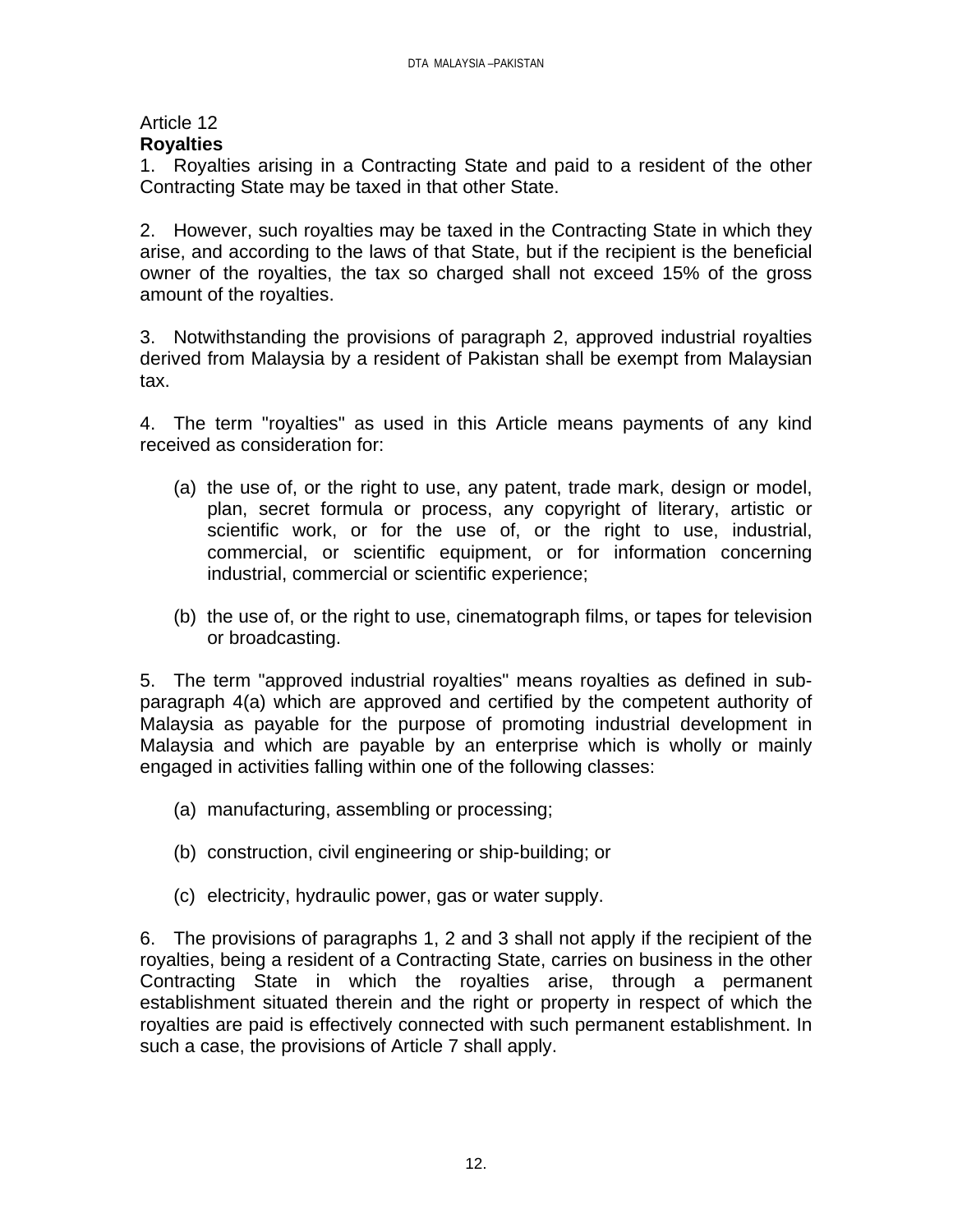7. Royalties shall be deemed to arise in a Contracting State when the payer is that State itself, a political sub-division, a local authority or statutory body thereof or a resident of that State. Where, however, the person paying the royalties, whether he is a resident of a Contracting State or not, has in a Contracting State a permanent establishment in connection with which the liability to pay the royalties was incurred, and such royalties are borne by such permanent establishment, then such royalties shall be deemed to arise in the Contracting State in which the permanent establishment is situated.

8. Where, owing to a special relationship between the payer and the beneficial owner or between both of them and some other person, the amount of the royalties paid, having regard to the use, right or information for which they are paid, exceeds the amount which would have been agreed upon by the payer and the beneficial owner in the absence of such relationship, the provisions of this Article shall apply only to the last-mentioned amount. In that case, the excess part of the payments shall remain taxable according to the laws of each Contracting State, due regard being had to the other provisions of this Agreement.

# Article 13 **Capital gains**

1. Gains from the alienation of immovable property, as defined in paragraph 2 of Article 6, may be taxed in the Contracting State in which such property is situated.

2. Gains from the alienation of movable property forming part of the business property of a permanent establishment which an enterprise of a Contracting State has in the other Contracting State, including such gains from the alienation of such a permanent establishment (alone or together with the whole enterprise) may be taxed in the other State. However, gains from the alienation of ships and aircraft operated by an enterprise of a Contracting State in international traffic and movable property pertaining to the operation of such ships or aircraft shall be taxable only in that State.

3. Gains from the alienation of any property other than those mentioned in paragraphs 1 and 2, shall be taxable only in the Contracting State of which the alienator is a resident.

# Article 14

# **Independent personal services**

1. Income derived by a resident of a Contracting State in respect of professional services or other independent activities of a similar character shall be taxable only in that State. However, in the following circumstances such income may be taxed in the other Contracting State, that is to say: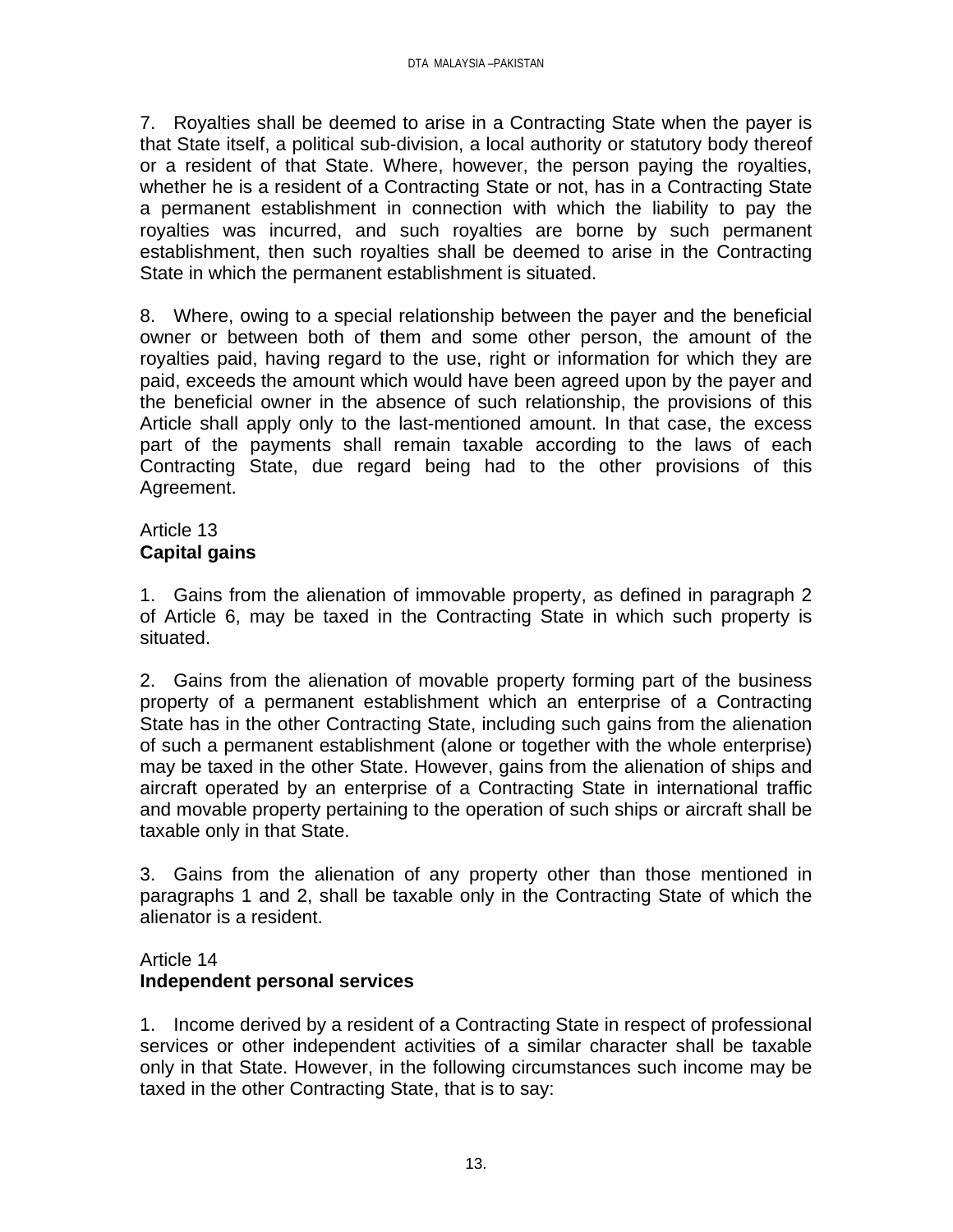- (a) if his stay in the other State is for a period or periods amounting to or exceeding in the aggregate 183 days in the fiscal year; or
- (b) if the remuneration for his services in the other State is either derived from residents of that State or is borne by a permanent establishment which a person not resident in that State has in that State and which, in either case, exceeds US\$ 3,000 in the fiscal year, notwithstanding that his stay in that State is for a period or periods amounting to less than 183 days during the fiscal year.

2. The term "professional services" includes independent scientific, literary, artistic, educational or teaching activities as well as the independent activities of physicians, lawyers, engineers, architects, dentists and accountants.

## Article 15

# **Dependent personal services**

1. Subject to the provisions of Articles 16, 17, 18 and 19, salaries, wages and other similar remuneration derived by a resident of a Contracting State in respect of an employment shall be taxable only in that State unless the employment is exercised in the other Contracting State. If the employment is so exercised, such remuneration as is derived therefrom may be taxed in that other State.

2. Notwithstanding the provisions of paragraph 1, remuneration derived by a resident of a Contracting State in respect of an employment exercised in the other Contracting State in any fiscal year shall be taxable only in the firstmentioned State if:

- (a) the recipient is present in the other State for a period or periods not exceeding in the aggregate 183 days in the fiscal year concerned;
- (b) the services or activities are exercised or performed for or on behalf of an employer who is not a resident of the other State; and
- (c) the remuneration is not directly deductible from the income of a permanent establishment which the employer has in the other State.

3. Notwithstanding the preceding provisions of this Article, the remuneration in respect of an employment exercised aboard a ship or aircraft operated in international traffic by an enterprise of a Contracting State may be taxed in that State.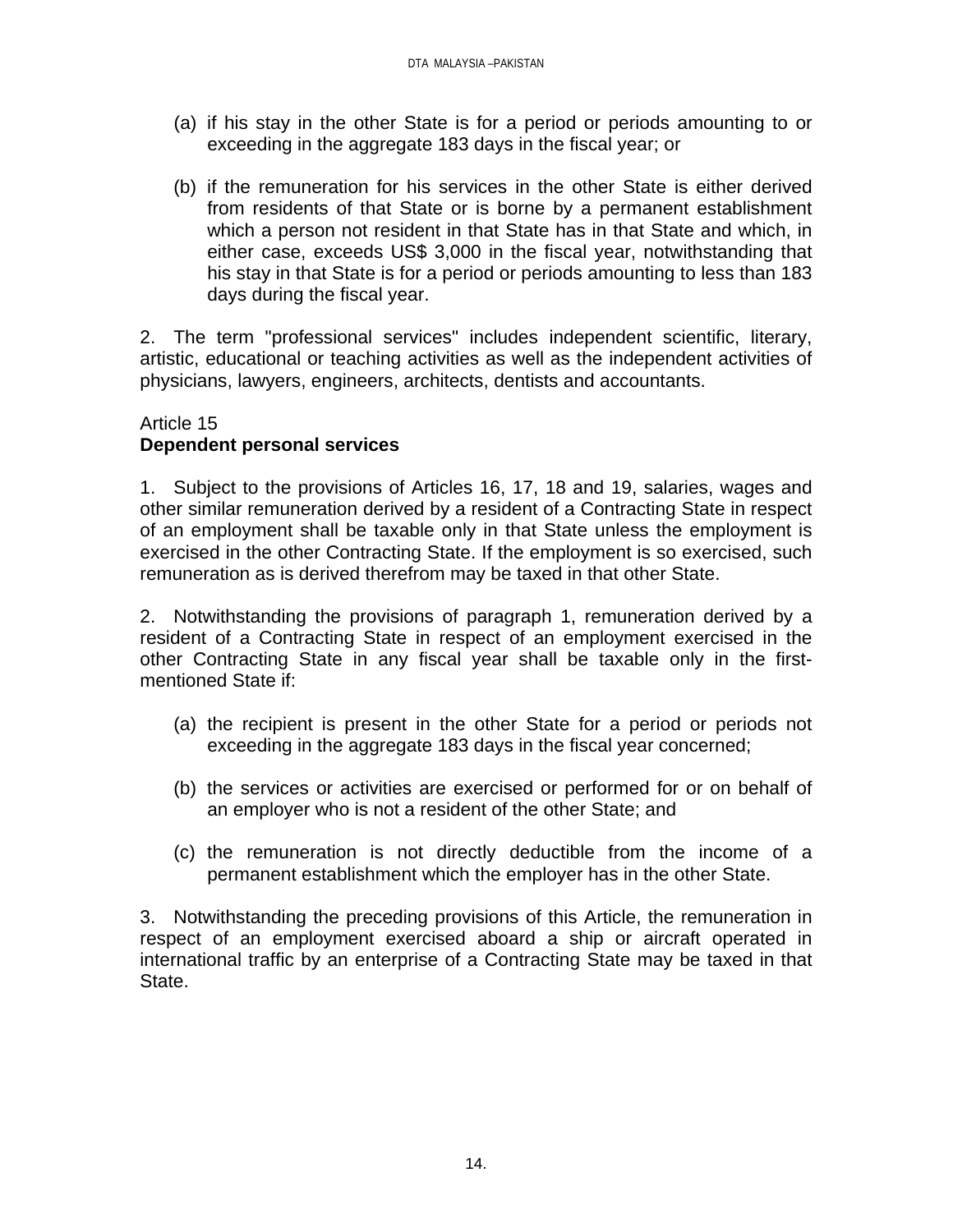#### Article 16 **Directors' fees**

1. Directors' fees and similar payments derived by a resident of a Contracting State in his capacity as a member of the Board of Directors or a similar organ of a company which is a resident of the other Contracting State, shall be taxable only in that other State.

2. The provisions of paragraph 1 shall likewise apply to officials of a company in top level managerial positions in respect of payments received in that capacity from the company.

## Article 17 **Artistes and athletes**

1. Notwithstanding the provisions of Article 14, income derived by public entertainers (such as theatre, motion picture, radio or television artistes and musicians) or athletes (such as wrestlers or boxers), from their personal activities as such may be taxed in the Contracting State in which these activities are exercised.

2. Notwithstanding the provisions of Article 7, where the personal activities referred to in paragraph 1 are provided in a Contracting State by an enterprise of the other State, the profits derived from providing these activities by such an enterprise may be taxed in the first-mentioned State.

3. The provisions of paragraphs 1 and 2 shall not apply to remuneration or profits derived from activities exercised in a Contracting State if the visit to that State is directly or indirectly supported wholly or substantially from the public funds of the other State, or a political sub-division, a local authority or statutory body thereof.

## Article 18 **Pensions**

1. Subject to the provisions of paragraph 2 of Article 19, pensions and other similar remuneration paid to a resident of a Contracting State shall be taxable only in that State.

2. The term "pensions, annuities and other similar remuneration", as used in this Article, means periodic payments made after retirement in consideration of past employment or by way of compensation for injuries received in connection with past employment.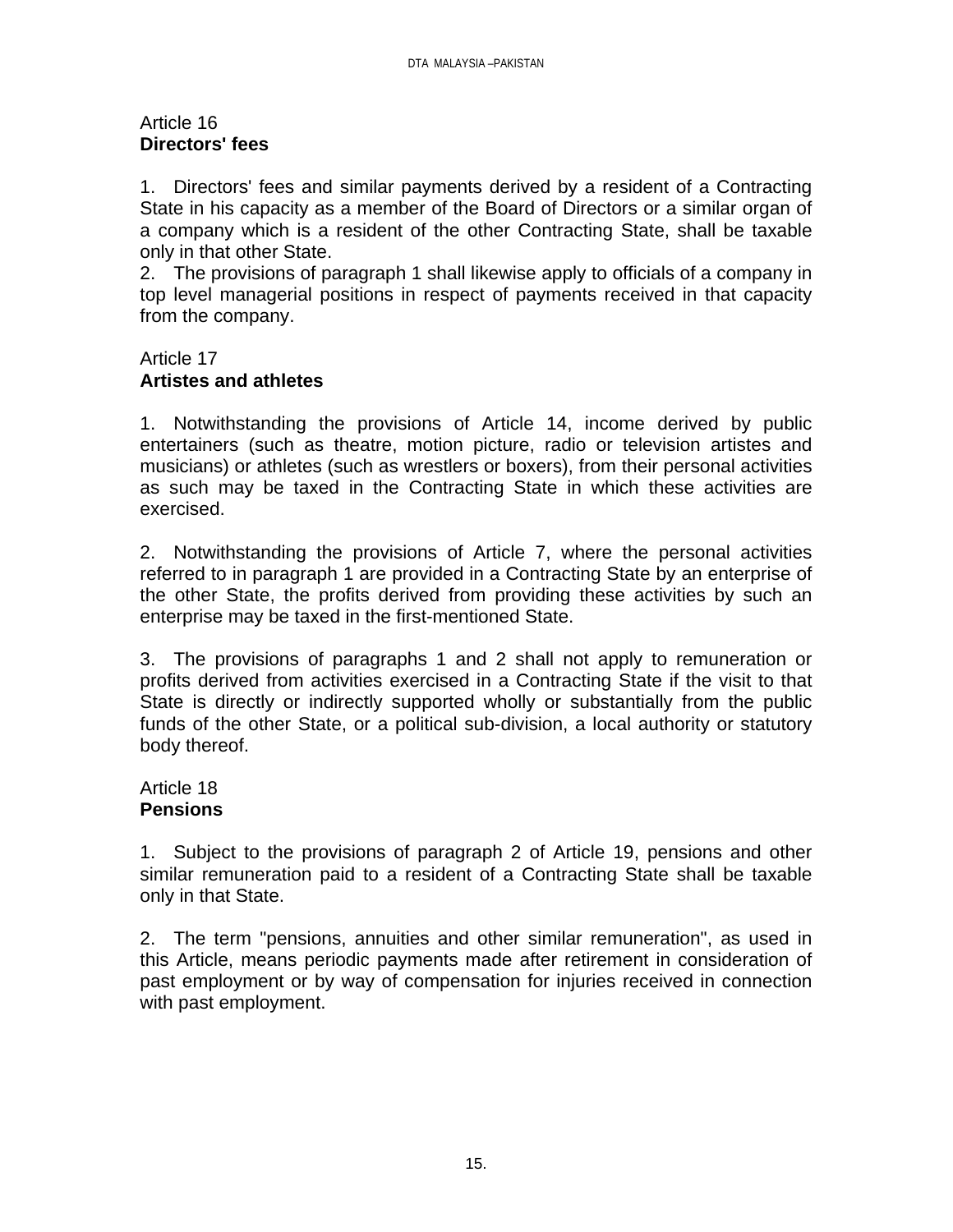#### Article 19 **Government service**

- 1. (a) Remuneration, other than a pension, paid by a Contracting State or a political sub-division or a local authority to an individual in respect of services rendered to that State or sub-division or local authority thereof shall be taxable only in that State.
	- (b) However, such remuneration shall be taxable only in the other Contracting State if the services are rendered in that State and the recipient is a resident of that State who:
		- (i) is a national of that State; or
		- (ii) did not become a resident of that State solely for the purpose of rendering the services.

2. Any pension paid by, or out of funds created by, a Contracting State or a political sub-division or a local authority thereof to an individual in respect of services rendered in that State or subdivision or local authority thereof shall be taxable only in that State.

3. The provisions of Articles 14, 15, 16 and 18 shall apply to remuneration and pensions in respect of services rendered in connection with a business carried on by a Contracting State or a political sub-division or a local authority thereof.

## Article 20 **Professors and teachers**

1. An individual who, at the invitation of a university, college, school or other similar recognised educational institution in a Contracting State, visits that State for a period not exceeding 2 years solely for the purpose of teaching or conducting research or both at such educational institution and who is, or was immediately before that visit, a resident of the other Contracting State shall be exempt from tax in the first-mentioned State on any remuneration for such teaching or research.

2. This article shall not apply to income from research if such research is undertaken primarily for the private benefit of a specific person or persons.

#### Article 21 **Students and apprentices**

1. An individual who is a resident of a Contracting State immediately before making a visit to the other Contracting State and is temporarily present in the other State solely as a student at a recognised university, college, school or other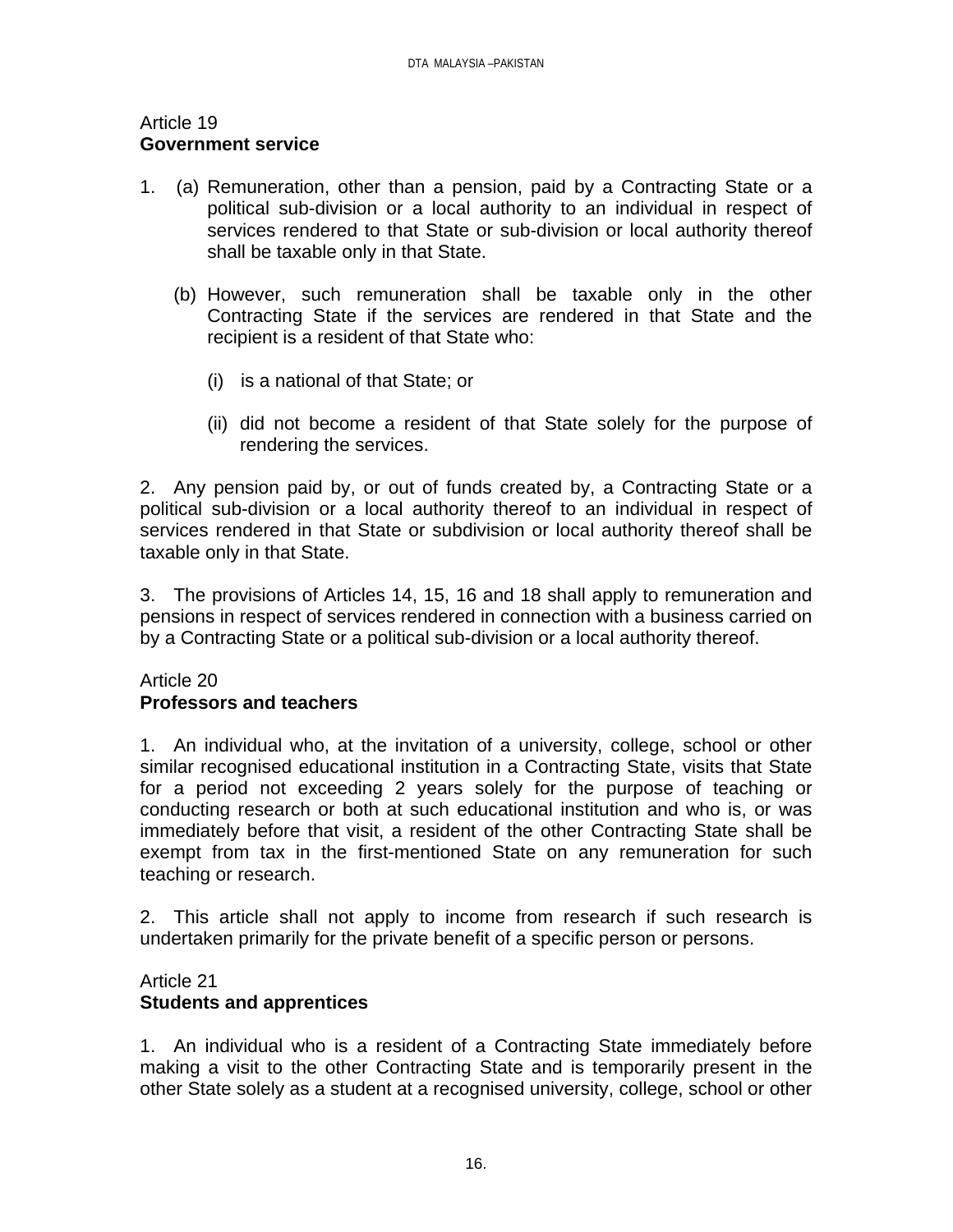similar recognised educational institution in that other State or as a business or technical apprentice therein, for a period not exceeding 5 years from the date of his first arrival in that other State in connection with that visit, shall be exempt from tax in that other State on:

- (a) all remittances from abroad for the purposes of his maintenance, education or training; and
- (b) any remuneration not exceeding US\$2,500 for personal services rendered in that other State with a view to supplementing the resources available to him for such purposes.

2. An individual who is a resident of a Contracting State immediately before making a visit to the other Contracting State and is temporarily present in the other State for the purposes of study, research or training solely as a recipient of a grant, allowance or award from the Government of either State or from a scientific, educational, religious or charitable organization or under a technical assistance programme entered into by the Government of either State for a period not exceeding 5 years from the date of his first arrival in that other State in connection with that visit, shall be exempt from tax in that other State on:

- (a) the amount of such grant, allowance or award;
- (b) all remittances from abroad for the purposes of his maintenance, education or training; and
- (c) any remuneration not exceeding US\$2,500 in respect of services in that other State provided the services are performed in connection with his study, research or training or are incidental thereto.

3. An individual who is a resident of a Contracting State immediately before making a visit to the other Contracting State and is temporarily present in the other State solely as an employee of, or under contract with, the Government or an enterprise of the first-mentioned State solely for the purpose of acquiring technical, professional or business experience for a period not exceeding 12 months from the date of his first arrival in the other State in connection with that visit shall be exempt from tax in that other State on:

- (a) all remittances from abroad for the purposes of his maintenance, education or training; and
- (b) any remuneration not exceeding US\$2,500 for personal services rendered in that other State provided such services are in connection with his studies or training or are incidental thereto.

4. For the purposes of this Article the term "Government" shall have the same meaning as in paragraph 4 of Article 11.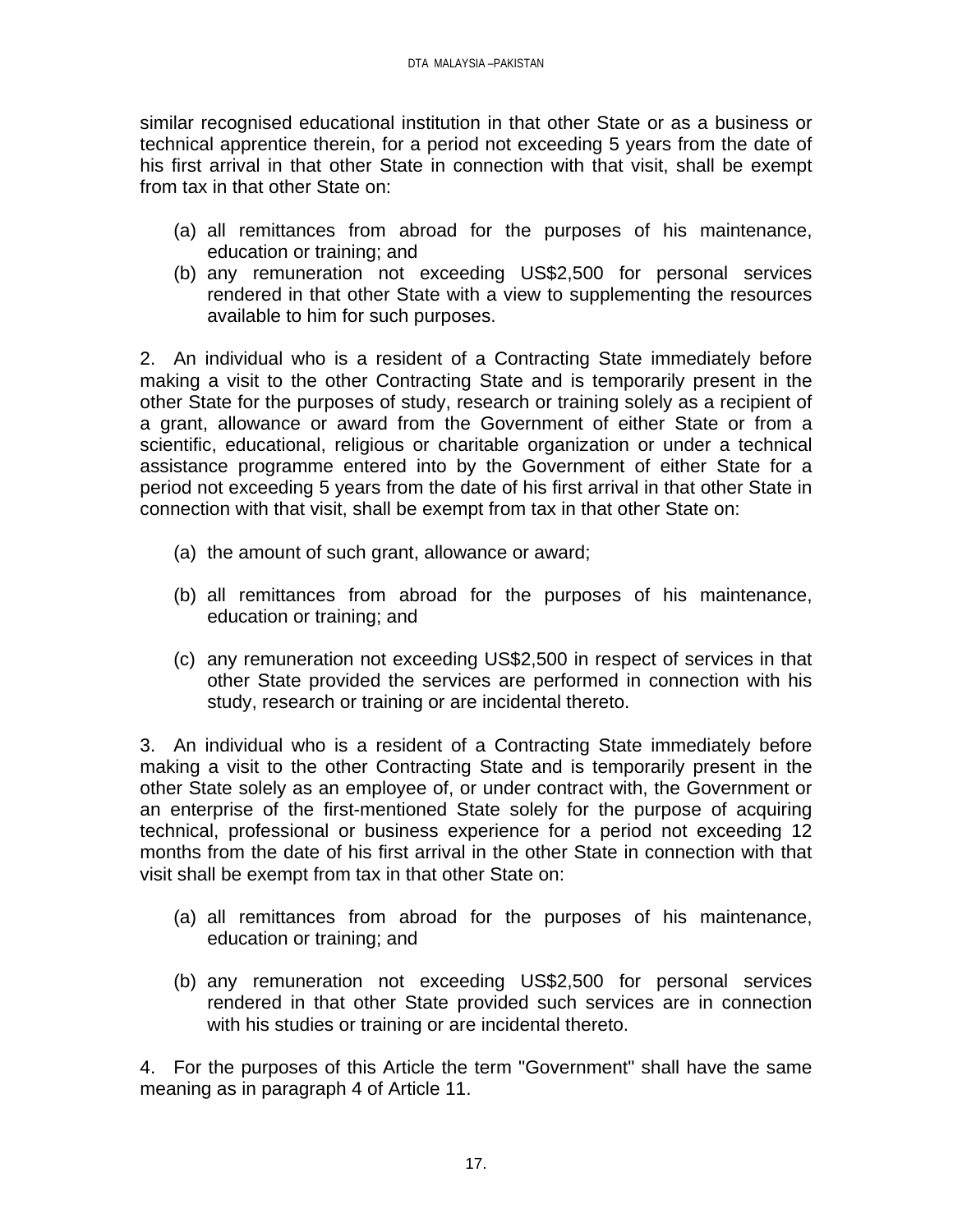### Article 22 **Income not expressly mentioned**

Items of income of a resident of a Contracting State which are not expressly mentioned in the foregoing Articles shall be taxable only in that State except that if such income is derived from sources in the other Contracting State, it may also be taxed in that other State.

## Article 23 **Elimination of double taxation**

1. The laws in force in either of the Contracting States shall continue to govern the taxation of income in the respective States except where express provisions to the contrary are made in this Agreement. Where income is subject to tax in both States, relief from double taxation shall be given in accordance with the following paragraphs.

2. In the case of Pakistan, subject to the provisions of the laws of Pakistan regarding the allowance as a credit against Pakistan tax, the amount of Malaysian tax payable, under the laws of Malaysia and in accordance with the provisions of this Agreement, whether directly or by deduction by a resident of Pakistan, in respect of income from sources within Malaysia which has been subjected to tax both in Pakistan and Malaysia, shall be allowed as a credit against the Pakistan tax payable in respect of such income but in an amount not exceeding that proportion of Pakistan tax which such income bears to the entire income chargeable to Pakistan tax.

3. In the case of Malaysia, subject to the provisions of the laws of Malaysia regarding the allowance as a credit against Malaysian tax of tax payable in any country other than Malaysia, Pakistan tax payable (excluding in the case of a dividend, tax payable in respect of the profits out of which the dividend is paid) under the laws of Pakistan and in accordance with the provisions of this Agreement, whether directly or by deduction, by a resident of Malaysia in respect of income from sources within Pakistan which has been subjected to tax both in Pakistan and Malaysia shall be allowed as a credit against Malaysian tax payable in respect of such income but in an amount not exceeding that proportion of Malaysian tax which such income bears to the entire income chargeable to Malaysian tax.

4. For the purposes of allowance as a credit against the tax payable in Malaysia or Pakistan, as the context requires, the tax payable in a Contracting State shall be deemed to include the tax which is otherwise payable in that State but has been reduced or exempted by that State in pursuance of its tax incentive programme.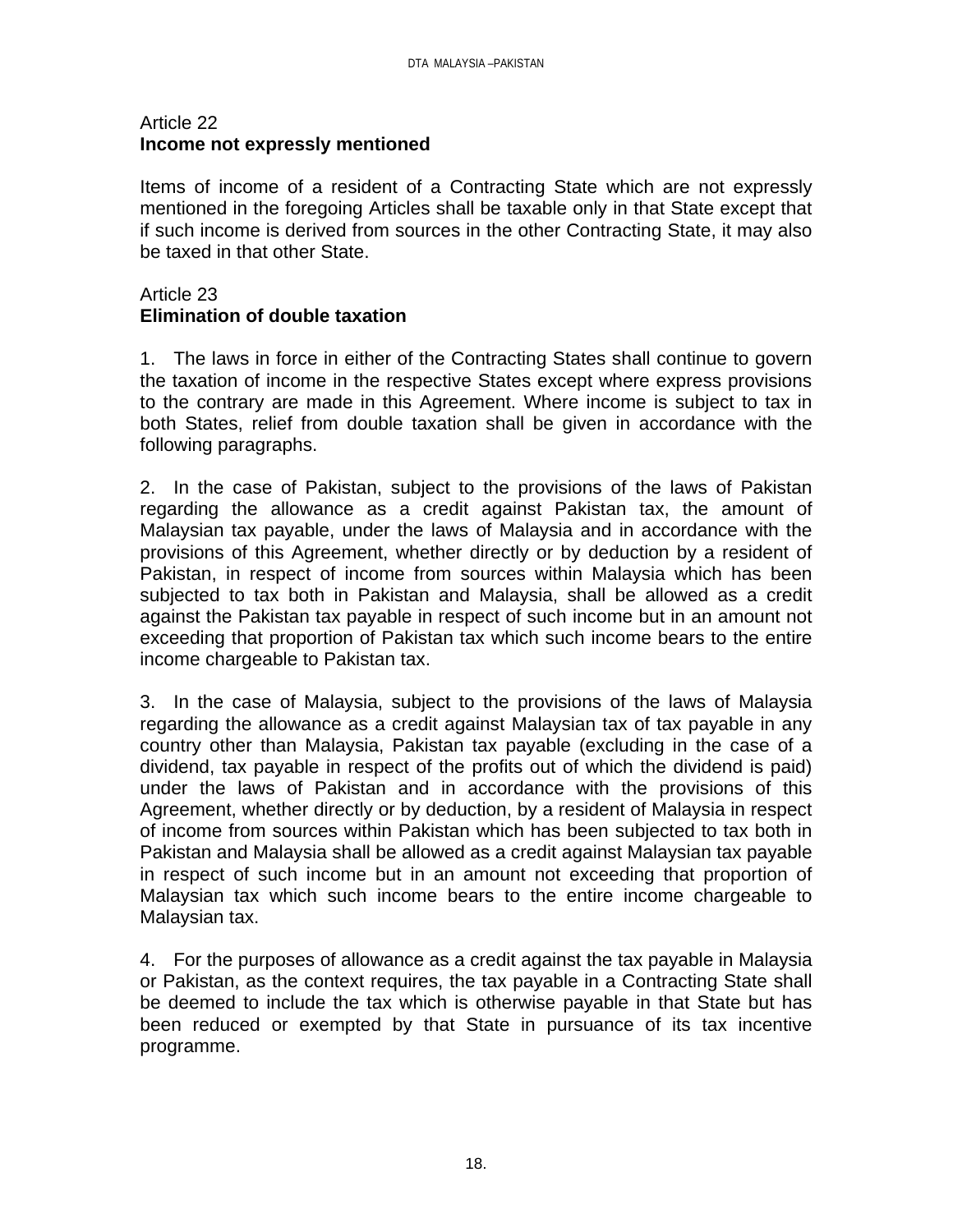## Article 24 **LIMITATION OF RELIEF**

Where this Agreement provides (with or without other conditions) that income from sources in a Contracting State shall be exempt from tax, or taxed at a reduced rate, in that State and under the laws in force in the other Contracting State the said income is subject to tax by reference to the amount thereof which is remitted to or received in that other State and not by reference to the full amount thereof, then the exemption or reduction of tax to be allowed under this Agreement in the first-mentioned State shall apply to so much of the income as is remitted to or received in that other State:

Provided that where -

- (a) in accordance with the foregoing provisions of this Article, relief has not been allowed in the first instance in the first-mentioned State in respect of an amount of income; and
- (b) that amount of income has subsequently been remitted to or received in that other State and is hereby subject to tax in that other State, the competent authority of the first-mentioned State shall, subject to any laws thereof for the time being in force limiting the time and setting out the method for the making of a refund of tax, allow relief in respect of that amount of income in accordance with the appropriate provisions in this Agreement.

# Article 25 **NON-DISCRIMINATION**

1. The nationals of a Contracting State shall not be subjected in the other Contracting State to any taxation or any requirements connected therewith which is other or more burdensome than the taxation and connected requirements to which nationals of that other State in the same circumstances and under the same conditions are or may be subjected.

2. The taxation on a permanent establishment which an enterprise of a Contracting State has in the other Contracting State shall not be less favourably levied in that other State than the taxation levied on enterprises of that other State carrying on the same activities in the same circumstances and under the same conditions.

3. Enterprises of a Contracting State, the capital of which is wholly or partly owned or controlled, directly or indirectly, by one or more residents of the other Contracting State, shall not be subjected in the first-mentioned State to any taxation or any requirement connected therewith which is other or more burdensome than the taxation and connected requirements to which other similar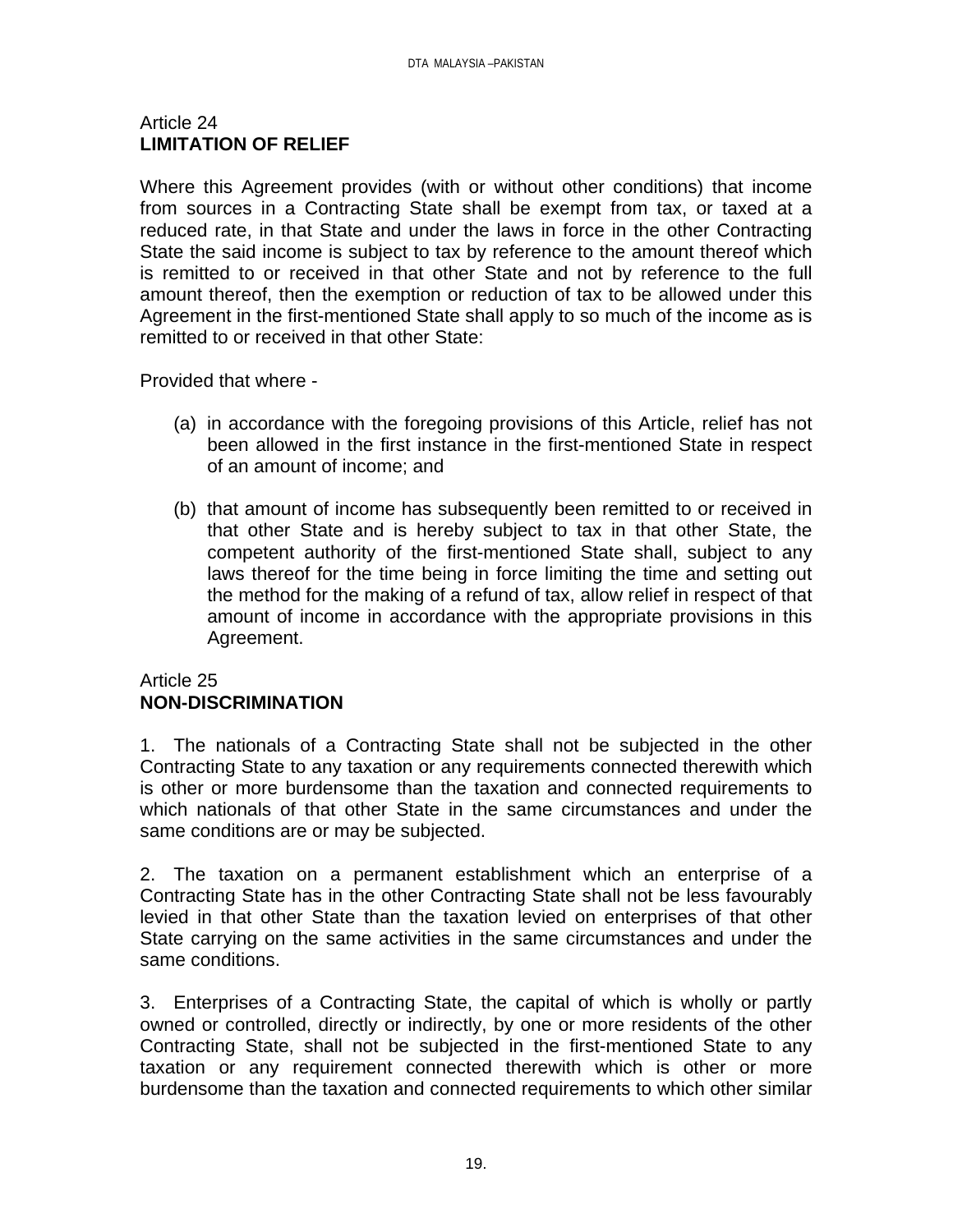enterprises of that first-mentioned State are or may be subjected in the same circumstances and under the same conditions.

4. Nothing in this Article shall be construed as obliging a Contracting State to grant to nationals of the other Contracting State not resident in the firstmentioned State those personal allowances, reliefs, rebates and reductions for taxation purposes which are by law available only to nationals of the firstmentioned State or to such other persons as may be specified in such law who are not resident in that first-mentioned State.

5. In this Article, the term "taxation" means taxes which are the subject of this Agreement.

# Article 26 **MUTUAL AGREEMENT PROCEDURE**

1. Where a resident of a Contracting State considers that the actions of one or both of the Contracting States result or will result for him in taxation not in accordance with the provisions of this Agreement, he may, irrespective of the remedies provided by the taxation laws of those States, present his case to the competent authority of the Contracting State of which he is a resident or, if his case comes under paragraph 1 of Article 25, to that Contracting State of which he is a national. An application must be presented in writing stating the grounds for claiming the revision of such taxation within two years from the first notification of the action resulting in taxation not in accordance with the provisions of this Agreement.

2. The competent authority shall endeavour, if the objection appears to it to be justified and if it is not itself able to arrive at an appropriate solution, to resolve the case by mutual agreement with the competent authority of the other Contracting State with a view to the avoidance of taxation which is not in accordance with this Agreement.

3. The competent authorities of the Contracting States shall endeavour to resolve by mutual agreement any difficulties or doubts arising as to the interpretation or application of this Agreement.

4. The competent authorities of the Contracting States may communicate with each other directly for the purpose of giving effect to the provisions of this Agreement.

# Article 27 **EXCHANGE OF INFORMATION**

1. The competent authorities shall exchange such information (being information available under the respective taxation laws of the Contracting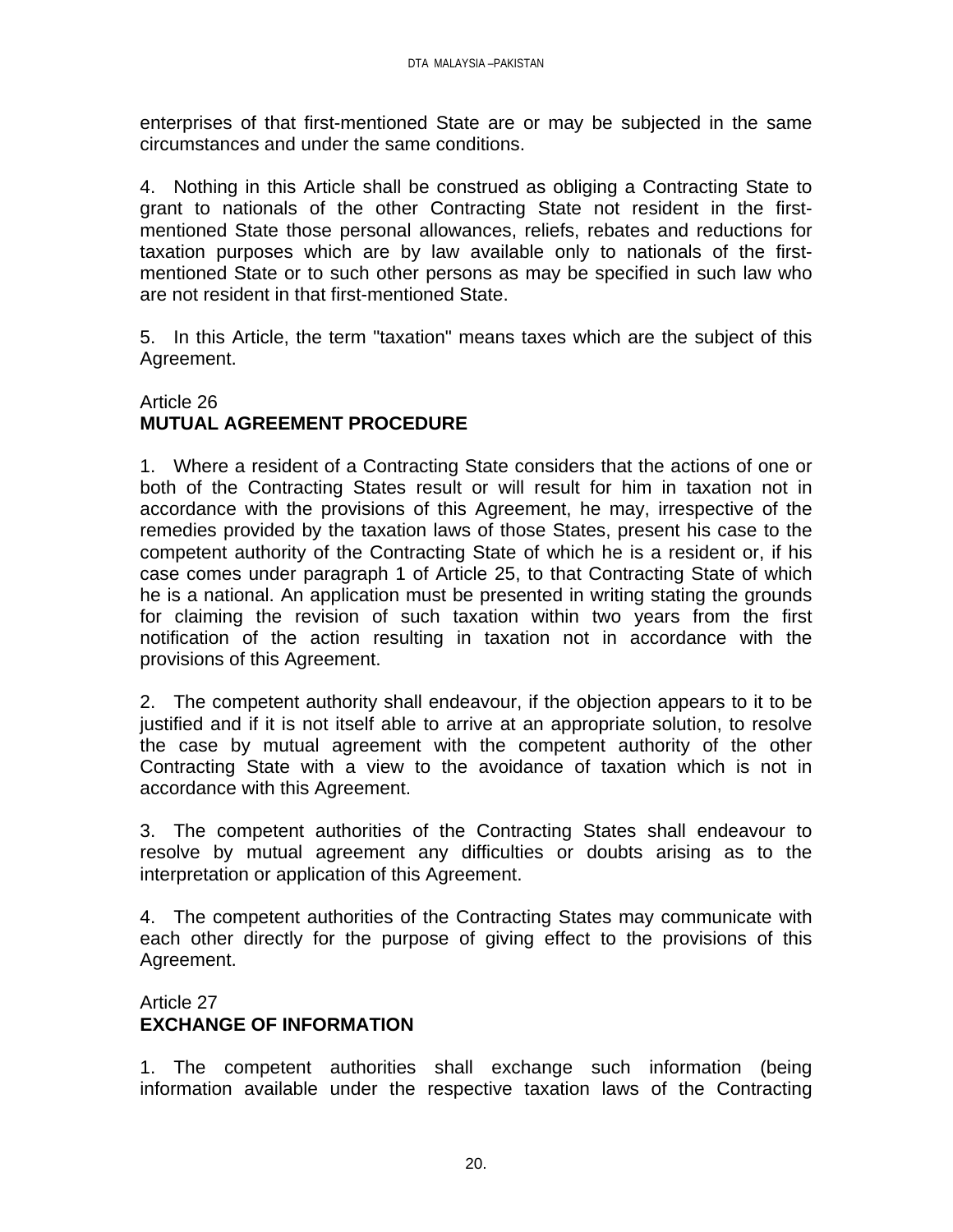States) as is necessary for carrying out the provisions of this Agreement or for the prevention of fraud or for the administration of statutory provisions against avoidance of taxation to which this Agreement applies by virtue of Article 2.

2. Any information so exchanged shall be treated as secret and shall not be disclosed to any persons other than those (including a Court or reviewing authority) concerned with the assessment or collection of the taxes to which this Agreement applies by virtue of Article 2 or the determination of appeals in relation thereto.

3. No information shall be exchanged which would disclose any trade secret or trade process, or which would be contrary to public policy.

# Article 28 **DIPLOMATIC AND CONSULAR OFFICIALS**

Nothing in this Agreement shall affect the fiscal privileges of diplomatic or consular officials under the general rules of international law or under the provisions of special agreements.

## Article 29 **TERRITORIAL EXTENSION**

1. This Agreement may be extended, either in its entirety or with any necessary modifications, to any State or territory for whose international relations either of the Contracting States is responsible and which imposes taxes substantially similar in character to those to which this Agreement applies. Any such extension shall take effect from such date and subject to such modifications and conditions, including conditions as to termination, as may be specified and agreed between the Contracting States in Notes to be exchanged through diplomatic channels.

2. Unless otherwise agreed by both Contracting States, the termination of this Agreement by one of them under Article 31 shall terminate, in the manner provided for in that Article, the application of this Agreement to any State or territory to which it has been extended under this Article.

## Article 30 **ENTRY INTO FORCE**

1. This Agreement shall be ratified and the instruments of ratification shall be exchanged at Kuala Lumpur as soon as possible.

2. The Agreement shall enter into force upon the exchange of instruments of ratification and its provisions shall have effect in respect of the income arising on or after the first day of January 1980.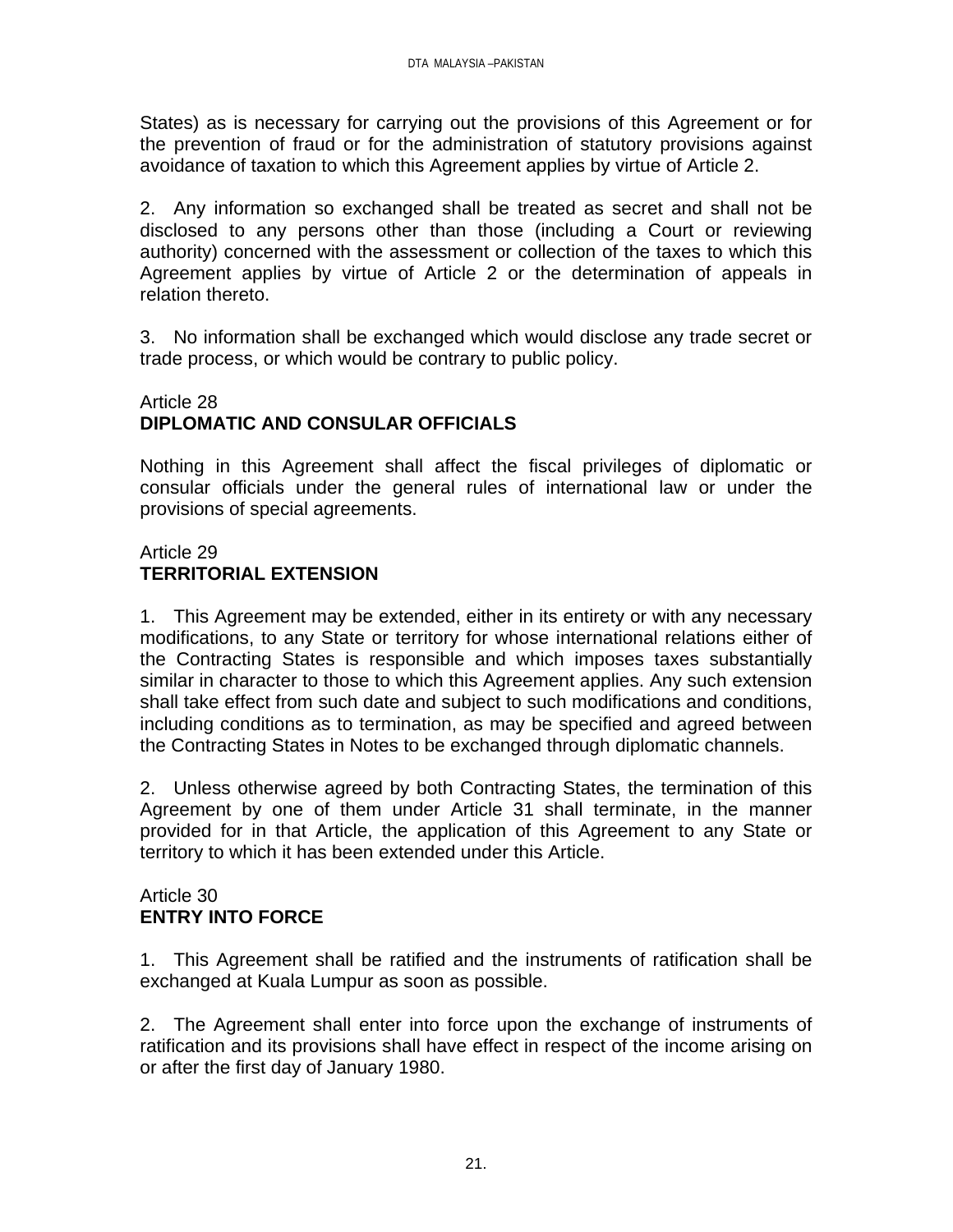### Article 31 **TERMINATION**

This Agreement shall remain in force indefinitely but either of the Contracting States may, on or before the thirtieth day of June in any calendar year beginning after the expiration of a period of 5 years from the first day of January 1980, give to the other Contracting State, through diplomatic channels, written notice of termination and, in such event, the Agreement shall cease to have effect in respect of the income arising on or after the first day of January of the calendar year following the year in which the notice of termination is given.

In witness whereof the undersigned, duly authorised thereto, by their respective Governments, have signed the present Agreement.

Done in duplicate at Islamabad, this 29th day of May 1982, each in Bahasa Malaysia and in the English language, the two texts being equally authentic.

# **PROTOCOL**

At the time of signing the Agreement between the Government of Malaysia and the Government of the Islamic Republic of Pakistan for the Avoidance of Double Taxation and the Prevention of Fiscal Evasion with respect to Taxes on Income, the undersigned have agreed that the following provisions shall form an integral part of the Agreement:

In connection with Article 10 "Dividends":

Where, for the purposes of Article VII of the Agreement between the Government of Malaysia and the Government of the Republic of Singapore for the Avoidance of Double Taxation and the Prevention of Fiscal Evasion with respect to Taxes on Income signed in Singapore on 26 December 1968 -

- (a) a dividend was paid by a company
	- (i) which was resident in both Malaysia and Singapore and the meeting at which the dividend was declared was held in Malaysia; or
	- (ii) which was resident in Singapore and at the time of payment of that dividend the company declared itself to be a resident of Malaysia, the dividend shall be deemed to have been paid by a company resident in Malaysia;